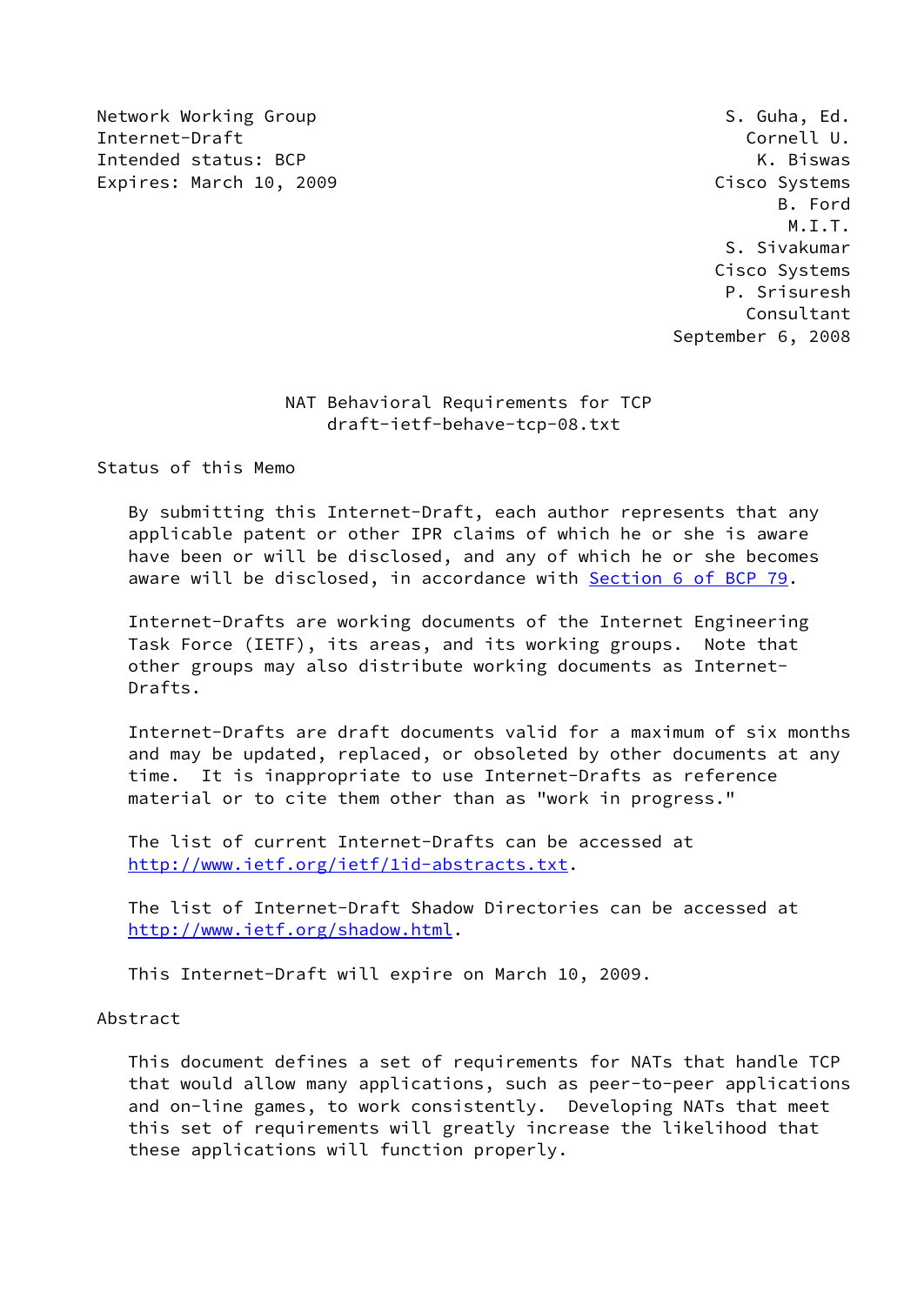Internet-Draft MAT TCP Requirements September 2008

# Table of Contents

| Applicability Statement 3<br>$\mathbf{\underline{1}}$ .   |  |
|-----------------------------------------------------------|--|
| 2.                                                        |  |
| 3.                                                        |  |
| 4. TCP Connection Initiation 4                            |  |
| 4.1. Address and Port Mapping Behavior 5                  |  |
| $\underline{4.2}$ . Internally Initiated Connections 5    |  |
| 4.3. Externally Initiated Connections 7                   |  |
|                                                           |  |
| Application Level Gateways 12<br>6.                       |  |
| $\underline{7}$ . Other Requirements Applicable to TCP 12 |  |
|                                                           |  |
|                                                           |  |
| 7.3. ICMP Responses to TCP Packets 13                     |  |
|                                                           |  |
|                                                           |  |
|                                                           |  |
|                                                           |  |
|                                                           |  |
|                                                           |  |
| $12.2$ . Informational References 18                      |  |
|                                                           |  |
| Intellectual Property and Copyright Statements 21         |  |
|                                                           |  |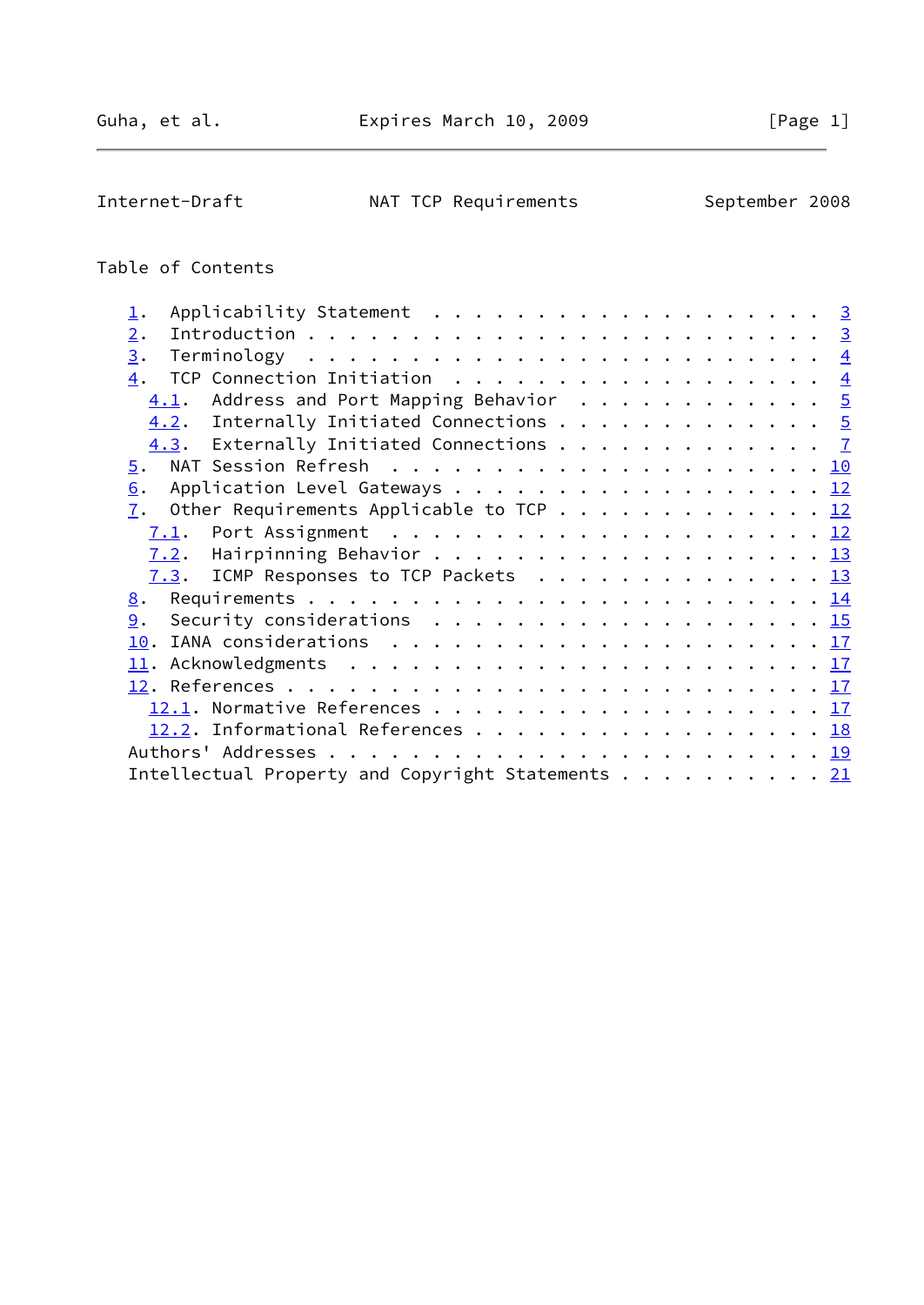Guha, et al. Expires March 10, 2009 [Page 2]

<span id="page-2-1"></span>Internet-Draft NAT TCP Requirements September 2008

<span id="page-2-0"></span>[1](#page-2-0). Applicability Statement

This document is adjunct to [\[BEHAVE-UDP\]](#page-16-1), which defines many terms relating to NATs, lays out general requirements for all NATs, and sets requirements for NATs that handle IP and unicast UDP traffic. The purpose of this document is to set requirements for NATs that handle TCP traffic.

 The requirements of this specification apply to Traditional NATs as described in [\[RFC2663](https://datatracker.ietf.org/doc/pdf/rfc2663)].

 This document only covers the TCP aspects of NAT traversal. Middle box behavior that is not necessary for network address translation of TCP is out-of-scope. Firewalls, and packet inspection above the TCP layer are out-of-scope except for Application Level Gateways (ALG) behavior that may interfere with NAT traversal. Application and OS aspects of TCP NAT traversal are out-of-scope. Signaling based approaches to NAT traversal such as MIDCOM and UPnP that directly control the NAT are out-of-scope. Finally, TCP connections intended for the NAT (e.g. an HTTP or SSH management interface) and TCP connections initiated by the NAT (e.g. reliable syslog client) are out-of-scope.

## <span id="page-2-2"></span>[2](#page-2-2). Introduction

 Network Address Translators (NATs) hinder connectivity in applications where sessions may be initiated to internal hosts. Readers may refer to [\[RFC3022](https://datatracker.ietf.org/doc/pdf/rfc3022)] for detailed information on traditional NATs. [[BEHAVE-UDP\]](#page-16-1) lays out the terminology and requirements for NATs in the context of IP and UDP. This document supplements these by setting requirements for NATs that handle TCP traffic. All definitions and requirements in [[BEHAVE-UDP\]](#page-16-1) are inherited here.

[RFC4614] chronicles the evolution of TCP from the original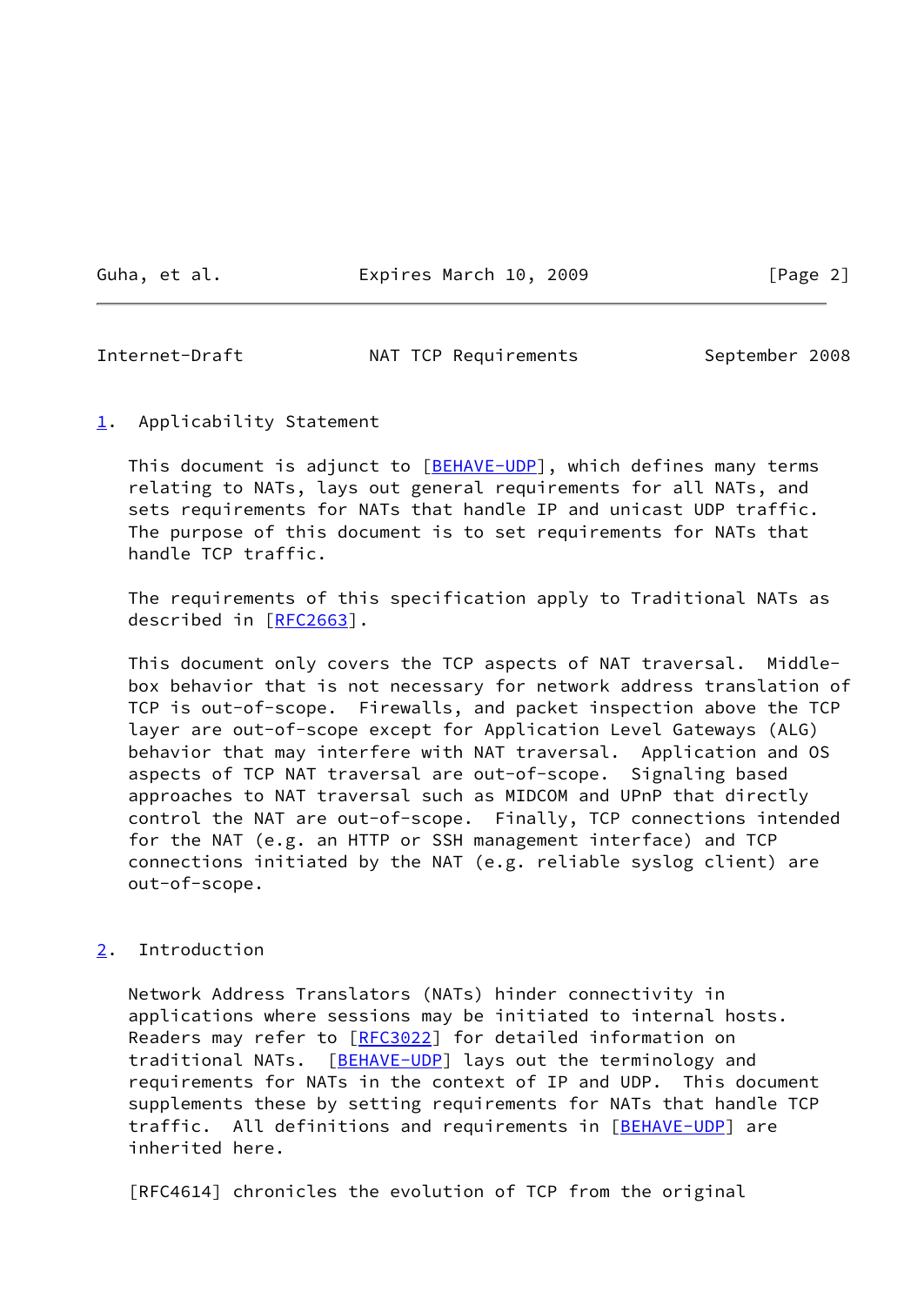definition [[RFC0793\]](https://datatracker.ietf.org/doc/pdf/rfc0793) to present day implementations. While much has changed in TCP with regards to congestion control and flow control, security, and support for high-bandwidth networks, the process of initiating a connection (i.e. the 3-way handshake or simultaneous open) has changed little. It is the process of connection initiation that NATs affect the most. Experimental approaches such as T/TCP [\[RFC1644](https://datatracker.ietf.org/doc/pdf/rfc1644)] have proposed alternate connection initiation approaches, but, have been found to be complex and susceptible to denial-of service attacks. Modern operating systems and NATs consequently primarily support the 3-way handshake and simultaneous-open modes of connection initiation as described in [[RFC0793](https://datatracker.ietf.org/doc/pdf/rfc0793)].

| Guha, et al. | Expires March 10, 2009 | [Page 3] |
|--------------|------------------------|----------|
|--------------|------------------------|----------|

<span id="page-3-1"></span>Internet-Draft MAT TCP Requirements September 2008

 Recently, many techniques have been devised to make peer-to-peer TCP applications work across NATs. [\[STUNT](#page-20-1)], [\[NATBLASTER\]](#page-19-4), and [[P2PNAT](#page-19-5)] describe Unilateral Self-Address Fixing (UNSAF) mechanisms that allow peer-to-peer applications to establish TCP through NATs. These approaches require only endpoint applications to be modified and work with standards compliant OS stacks. The approaches, however, depend on specific NAT behavior that is usually, but not always, supported by NATs (see [\[TCPTRAV](#page-20-2)] and [[P2PNAT](#page-19-5)] for details). Consequently a complete TCP NAT traversal solution is sometimes forced to rely on public TCP relays to traverse NATs that do not cooperate. This document defines requirements that ensure that TCP NAT traversal approaches are not forced to use data relays.

#### <span id="page-3-0"></span>[3](#page-3-0). Terminology

 The key words "MUST", "MUST NOT", "REQUIRED", "SHALL", "SHALL NOT", "SHOULD", "SHOULD NOT", "RECOMMENDED", "MAY", and "OPTIONAL" in this document are to be interpreted as described in [\[RFC2119](https://datatracker.ietf.org/doc/pdf/rfc2119)].

This document uses the term "NAT session" as defined in [\[RFC2663](https://datatracker.ietf.org/doc/pdf/rfc2663)]. "NAT" in this specification includes both "Basic NAT" and "Network Address/Port Translator (NAPT)" [\[RFC2663](https://datatracker.ietf.org/doc/pdf/rfc2663)].

 This document uses the term "TCP connection" (or just "connection") to refer to individual TCP flows identified by the 4-tuple (source and destination IP address and TCP port) and the initial sequence numbers (ISN).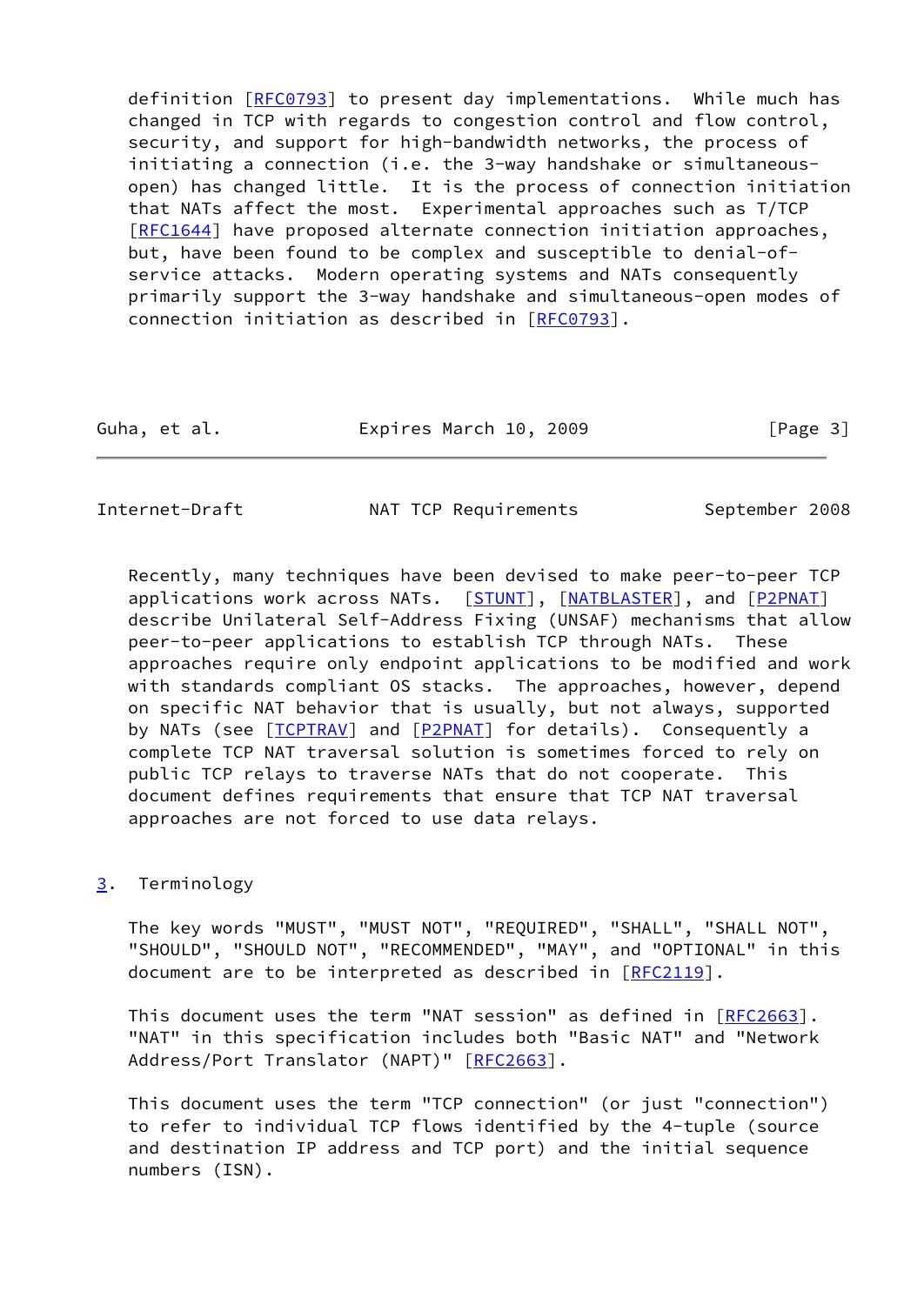This document uses the term "address and port mapping" (or just "mapping") as defined in [\[BEHAVE-UDP\]](#page-16-1) to refer to state at the NAT necessary for network address and port translation of TCP connections. This document also uses the terms "endpoint independent mapping", "address dependent mapping", "address and port dependent mapping", "filtering behavior", "endpoint independent filtering", "address dependent filtering", "address and port dependent filtering", "port assignment", "port overloading", "hairpinning", and "external source IP address and port" as defined in [\[BEHAVE-UDP\]](#page-16-1).

## <span id="page-4-0"></span>[4](#page-4-0). TCP Connection Initiation

 This section describes various NAT behaviors applicable to TCP connection initiation.

Guha, et al. Expires March 10, 2009 [Page 4]

<span id="page-4-2"></span>Internet-Draft NAT TCP Requirements September 2008

<span id="page-4-1"></span>[4.1](#page-4-1). Address and Port Mapping Behavior

 A NAT uses a mapping to translate packets for each TCP connection. A mapping is dynamically allocated for connections initiated from the internal side, and potentially reused for certain subsequent connections. NAT behavior regarding when a mapping can be reused differs for different NATs as described in [[BEHAVE-UDP\]](#page-16-1).

 Consider an internal IP address and TCP port (X:x) that initiates a TCP connection to an external (Y1:y1) tuple. Let the mapping allocated by the NAT for this connection be (X1':x1'). Shortly thereafter, the endpoint initiates a connection from the same  $(X:x)$  to an external address (Y2:y2) and gets the mapping (X2':x2') on the NAT. As per [\[BEHAVE-UDP\]](#page-16-1), if (X1':x1') equals (X2':x2') for all values of (Y2:y2) then the NAT is defined to have "Endpoint Independent Mapping" behavior. If (X1':x1') equals (X2':x2') only when Y2 equals Y1 then the NAT is defined to have "Address Dependent Mapping" behavior. If (X1':x1') equals (X2':x2') only when (Y2:y2) equals (Y1:y1), possible only for consecutive connections to the same external address shortly after the first is terminated and if the NAT retains state for connections in TIME\_WAIT state, then the NAT is defined to have "Address and Port Dependent Mapping" behavior. This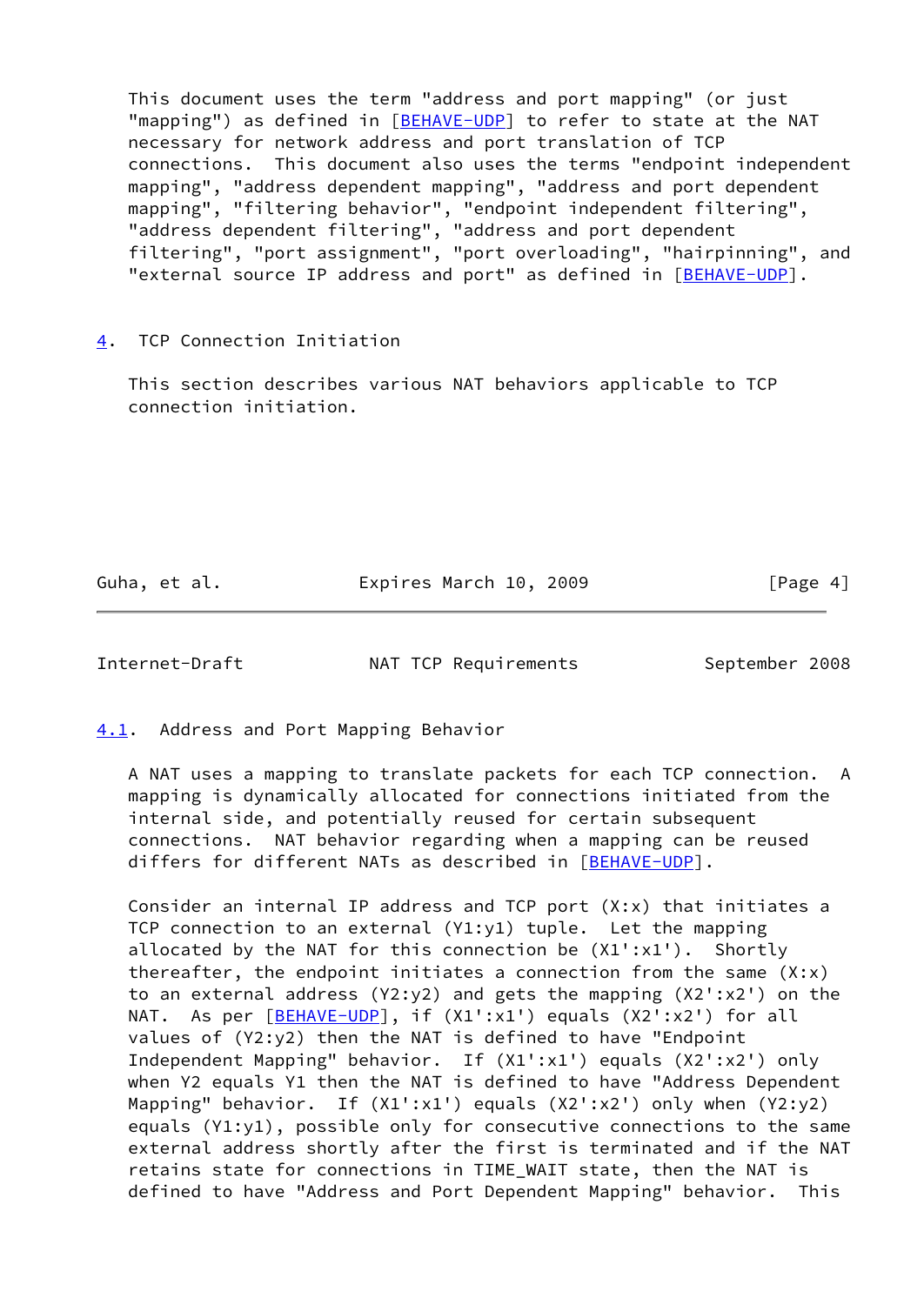document introduces one additional behavior where (X1':x1') never equals (X2':x2'), that is, for each connection a new mapping is allocated; in such a case, the NAT is defined to have "Connection Dependent Mapping" behavior.

- REQ-1: A NAT MUST have an "Endpoint Independent Mapping" behavior for TCP.
- Justification: REQ-1 is necessary for UNSAF methods to work. Endpoint independent mapping behavior allows peer-to-peer applications to learn and advertise the external IP address and port allocated to an internal endpoint such that external peers can contact it (subject to the NAT's security policy). The security policy of a NAT is independent of its mapping behavior and is discussed later in **Section 4.3</u>.** Having endpoint independent mapping behavior allows peer-to-peer applications to work consistently without compromising the security benefits of the NAT.
- <span id="page-5-0"></span>[4.2](#page-5-0). Internally Initiated Connections

 An internal endpoint initiates a TCP connection through a NAT by sending a SYN packet. The NAT allocates (or reuses) a mapping for the connection, as described in the previous section. The mapping defines the external IP address and port used for translation of all packets for that connection. In particular, for client-server

Internet-Draft NAT TCP Requirements September 2008

 applications where an internal client initiates the connection to an external server, the mapping is used to translate the outbound SYN, the resulting inbound SYN-ACK response, the subsequent outbound ACK, and other packets for the connection. This method of connection initiation corresponds to the 3-way handshake (defined in [[RFC0793](https://datatracker.ietf.org/doc/pdf/rfc0793)]) and is supported by all NATs.

 Peer-to-peer applications use an alternate method of connection initiation termed simultaneous-open (Fig. 8, [\[RFC0793](https://datatracker.ietf.org/doc/pdf/rfc0793)]) to traverse NATs. In the Simultaneous-Open mode of operation, both peers send SYN packets for the same TCP connection. The SYN packets cross in the network. Upon receiving the other end's SYN packet each end responds with a SYN-ACK packet, which also cross in the network. The connection is considered established once the SYN-ACKs are received. From the perspective of the NAT, the internal host's SYN packet is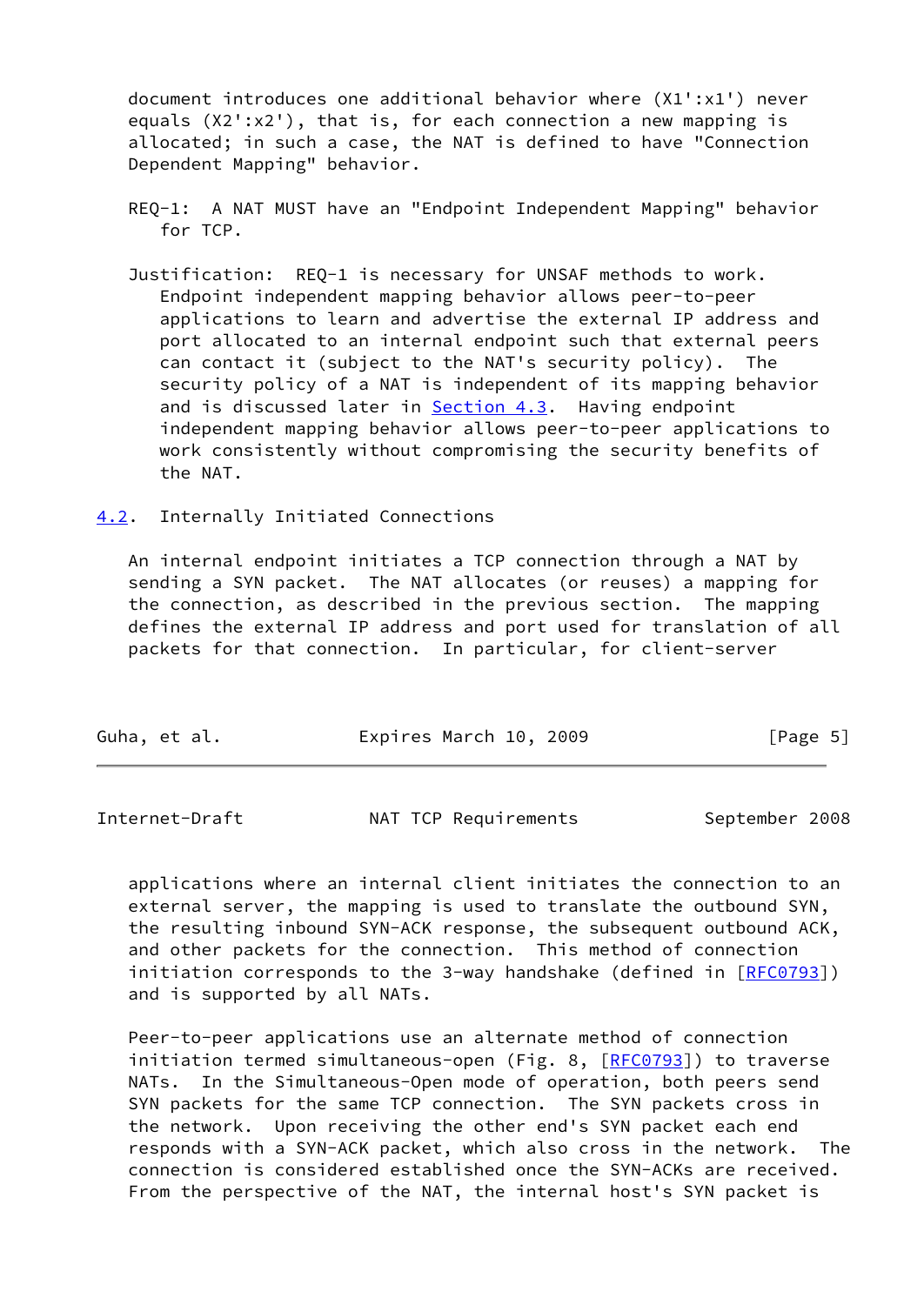met by an inbound SYN packet for the same connection (as opposed to a SYN-ACK packet during a 3-way handshake). Subsequent to this exchange, both an outbound and an inbound SYN-ACK are seen for the connection. Some NATs erroneously block the inbound SYN for the connection in progress. Some NATs block or incorrectly translate the outbound SYN-ACK. Such behavior breaks TCP simultaneous-open and prevents peer-to-peer applications from functioning correctly behind a NAT.

 In order to provide network address translation service for TCP, it is necessary for a NAT to correctly receive, translate, and forward all packets for a connection that conform to valid transitions of the TCP State-Machine (Fig. 6, [[RFC0793\]](https://datatracker.ietf.org/doc/pdf/rfc0793)).

- REQ-2: A NAT MUST support all valid sequences of TCP packets (defined in [\[RFC0793](https://datatracker.ietf.org/doc/pdf/rfc0793)]) for connections initiated both internally as well as externally when the connection is permitted by the NAT. In particular:
	- a) In addition to handling the TCP 3-way handshake mode of connection initiation, A NAT MUST handle the TCP simultaneous open mode of connection initiation.
- Justification: The intent of this requirement is to allow standards compliant TCP stacks to traverse NATs no matter what path the stacks take through the TCP state-machine and no matter which end initiates the connection as long as the connection is permitted by the filtering policy of the NAT (filtering policy is described in the following section).
	- a) In addition to TCP packets for a 3-Way Handshake, A NAT must be prepared to accept an inbound SYN and an outbound SYN-ACK for an internally initiated connection in order to support Simultaneous-Open.

| Guha, et al. | Expires March 10, 2009 | [Page 6] |
|--------------|------------------------|----------|
|              |                        |          |

<span id="page-6-1"></span>Internet-Draft MAT TCP Requirements September 2008

## <span id="page-6-0"></span>[4.3](#page-6-0). Externally Initiated Connections

 The NAT allocates a mapping for the first connection initiated by an internal endpoint to an external endpoint. In some scenarios, the NAT's policy may allow this mapping to be reused for connections initiated from the external side to the internal endpoint. Consider as before an internal IP address and port (X:x) that is assigned (or reuses) a mapping (X1':x1') when it initiates a connection to an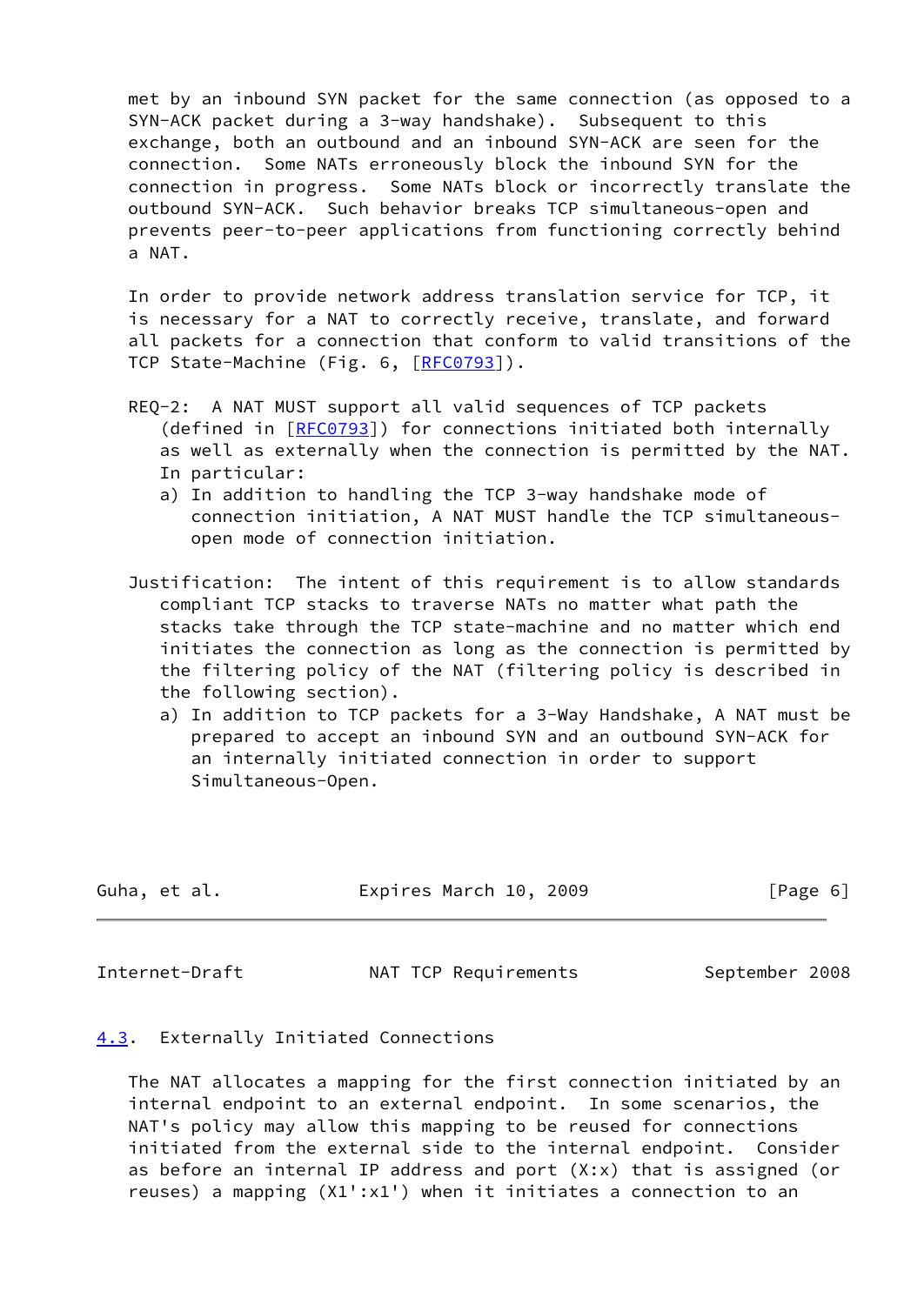external (Y1:y1). An external endpoint (Y2:y2) attempts to initiate a connection with the internal endpoint by sending a SYN to (X1':x1'). A NAT can choose to either allow the connection to be established, or to disallow the connection. If the NAT chooses to allow the connection, it translates the inbound SYN and routes it to (X:x) as per the existing mapping. It also translates the SYN-ACK generated by  $(X; x)$  in response and routes it to  $(Y2: y2)$  and so on. Alternately, the NAT can disallow the connection by filtering the inbound SYN.

 A NAT may allow an existing mapping to be reused by an externally initiated connection if its security policy permits. Several different policies are possible as described in [\[BEHAVE-UDP\]](#page-16-1). If a NAT allows the connection initiation from all  $(Y2: y2)$  then it is defined to have "Endpoint Independent Filtering" behavior. If the NAT allows connection initiations only when Y2 equals Y1 then the NAT is defined to have "Address Dependent Filtering" behavior. If the NAT allows connection initiations only when  $(Y2:y2)$  equals  $(Y1:y1)$ , then the NAT is defined to have "Address and Port Dependent Filtering" behavior (possible only shortly after the first connection has been terminated but the mapping is still active). One additional filtering behavior defined in this document is when the NAT does not allow any connection initiations from the external side; in such cases, the NAT is defined to have "Connection Dependent Filtering" behavior. The difference between "Address and Port Dependent Filtering" and "Connection Dependent Filtering" behavior is that the former permits an inbound SYN during the TIME\_WAIT state of the first connection to initiate a new connection while the latter does not.

- REQ-3: If application transparency is most important, it is RECOMMENDED that a NAT have an "Endpoint independent filtering" behavior for TCP. If a more stringent filtering behavior is most important, it is RECOMMENDED that a NAT have an "Address dependent filtering" behavior.
	- a) The filtering behavior MAY be an option configurable by the administrator of the NAT.

Guha, et al. **Expires March 10, 2009** [Page 7]

Internet-Draft NAT TCP Requirements September 2008

b) The filtering behavior for TCP MAY be independent of the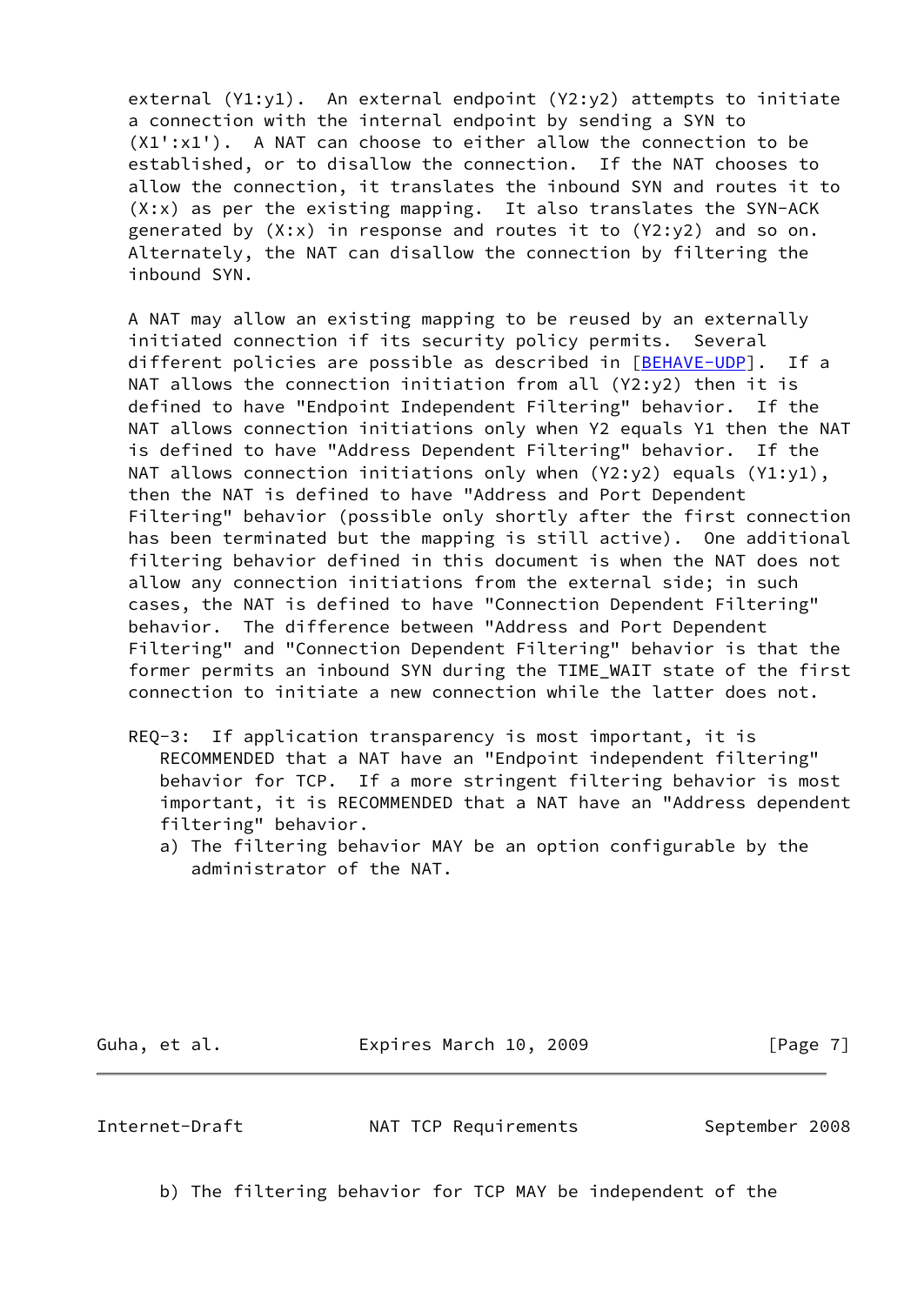filtering behavior for UDP.

 Justification: The intent of this requirement is to allow peer-to peer applications that do not always initiate connections from the internal side of the NAT to continue to work in the presence of NATs. This behavior also allows applications behind a BEHAVE compliant NAT to inter-operate with remote endpoints that are behind non-BEHAVE compliant (legacy) NATs. If the remote endpoint's NAT does not have endpoint independent mapping behavior but has only one external IP address, then an application can still traverse the combination of the two NATs if the local NAT has address dependent filtering. [Section 9](#page-16-0) contains a detailed discussion on the security implications of this requirement.

 If the inbound SYN packet is filtered, either because a corresponding mapping does not exist or because of the NAT's filtering behavior, a NAT has two basic choices: to ignore the packet silently, or to signal an error to the sender. Signaling an error through ICMP messages allows the sender to quickly detect that the SYN did not reach the intended destination. Silently dropping the packet, on the other hand, allows applications to perform Simultaneous-Open more reliably.

 Silently dropping the SYN aids Simultaneous-Open as follows. Consider that the application is attempting a Simultaneous-Open and the outbound SYN from the internal endpoint has not yet crossed the NAT (due to network congestion or clock skew between the two endpoints); this outbound SYN would otherwise have created the necessary mapping at the NAT to allow translation of the inbound SYN. Since the outbound SYN did not reach the NAT in time, the inbound SYN cannot be processed. If a NAT responds to the premature inbound SYN with an error message that forces the external endpoint to abandon the connection attempt, it hinders applications performing a TCP simultaneous-open. If instead the NAT silently ignores the inbound SYN, the external endpoint retransmits the SYN after a TCP timeout. In the meantime, the NAT creates the mapping in response to the (delayed) outbound SYN such that the retransmitted inbound SYN can be routed and simultaneous-open can succeed. The down-side to this behavior is that in the event the inbound SYN is erroneous, the remote side does not learn of the error until after several TCP timeouts.

 NAT support for simultaneous-open as well as quickly signaling errors are both important for applications. Unfortunately, there is no way for a NAT to signal an error without forcing the endpoint to abort a potential simultaneous-open: TCP RST and ICMP Port Unreachable packets require the endpoint to abort the attempt while ICMP Host and

Guha, et al. **Expires March 10, 2009** [Page 8]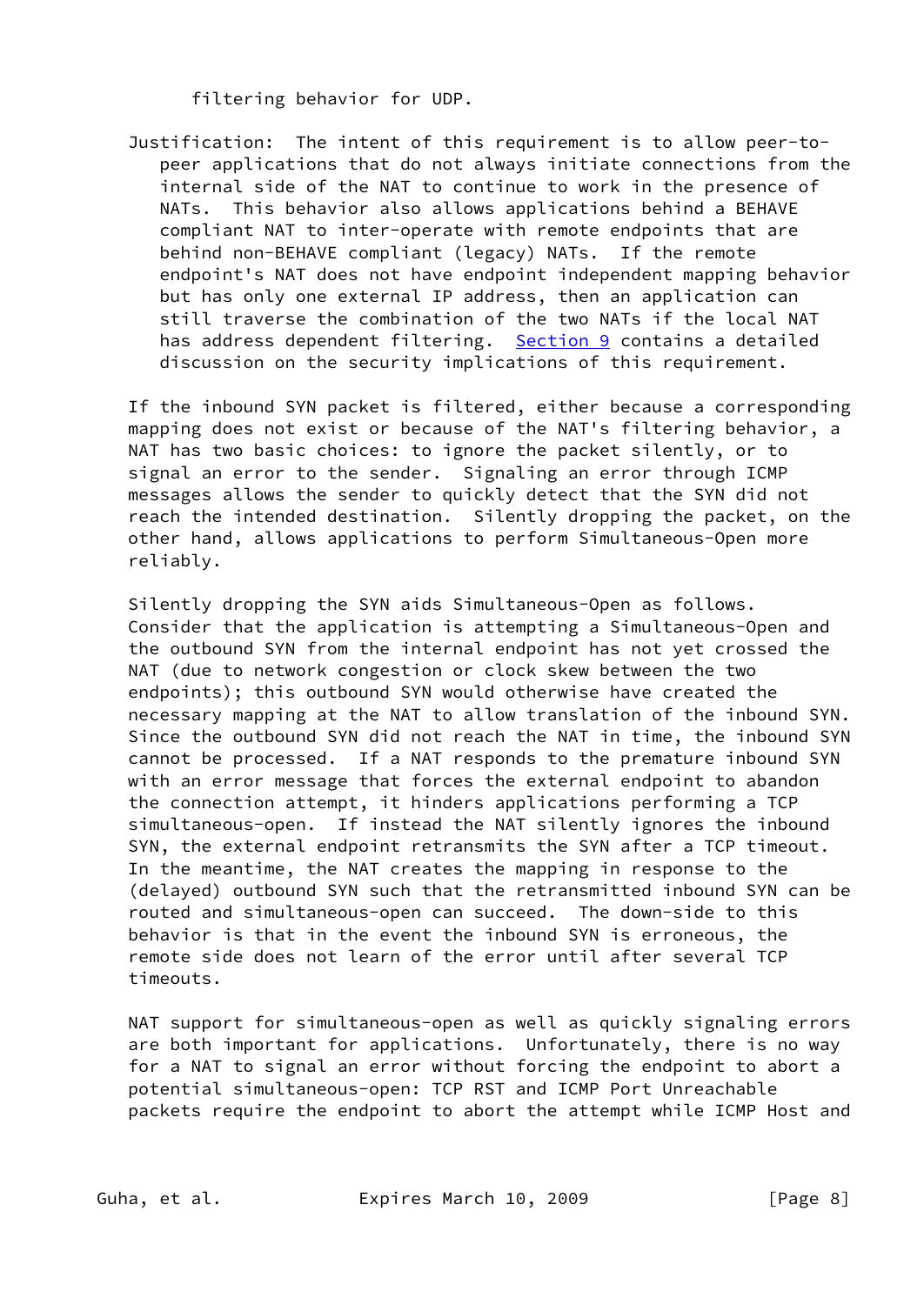Network Unreachable errors may adversely affect other connections to the same host or network [\[RFC1122](https://datatracker.ietf.org/doc/pdf/rfc1122)].

 In addition, when an unsolicited SYN is received by the NAT, the NAT may not know whether the application is attempting a simultaneous open (and that it should therefore silently drop the SYN) or whether the SYN is in error (and that it should notify the sender).

- REQ-4: A NAT MUST NOT respond to an unsolicited inbound SYN packet for at least 6 seconds after the packet is received. If during this interval the NAT receives and translates an outbound SYN for the connection the NAT MUST silently drop the original unsolicited inbound SYN packet. Otherwise the NAT SHOULD send an ICMP Port Unreachable error (Type 3, Code 3) for the original SYN, unless REQ-4a applies.
	- a) The NAT MUST silently drop the original SYN packet if sending a response violates the security policy of the NAT.
- Justification: The intent of this requirement is to allow simultaneous-open to work reliably in the presence of NATs as well as to quickly signal an error in case the unsolicited SYN is in error. As of writing this memo, it is not possible to achieve both; the requirement therefore represents a compromise. The NAT should tolerate some delay in the outbound SYN for a TCP simultaneous-open, which may be due to network congestion or loose synchronization between the endpoints. If the unsolicited SYN is not part of a simultaneous-open attempt and is in error, the NAT should endeavor to signal the error in accordance with [[RFC1122](https://datatracker.ietf.org/doc/pdf/rfc1122)].
	- a) There may, however, be reasons for the NAT to rate-limit or omit such error notifications, for example in the case of an attack. Silently dropping the SYN packet when under attack allows simultaneous-open to work without consuming any extra network bandwidth or revealing the presence of the NAT to attackers. [Section 9](#page-16-0) mentions the security considerations for this requirement.

 For NATs that combine NAT functionality with end-host functionality (e.g. an end-host that also serves as a NAT for other hosts behind it), REQ-4 above applies only to SYNs intended for the NAT'ed hosts and not to SYNs intended for the NAT itself. One way to determine whether the inbound SYN is intended for a NAT'ed host is to allocate NAT mappings from one port range, and allocate ports for local endpoints from a different non-overlapping port range. More dynamic implementations can be imagined.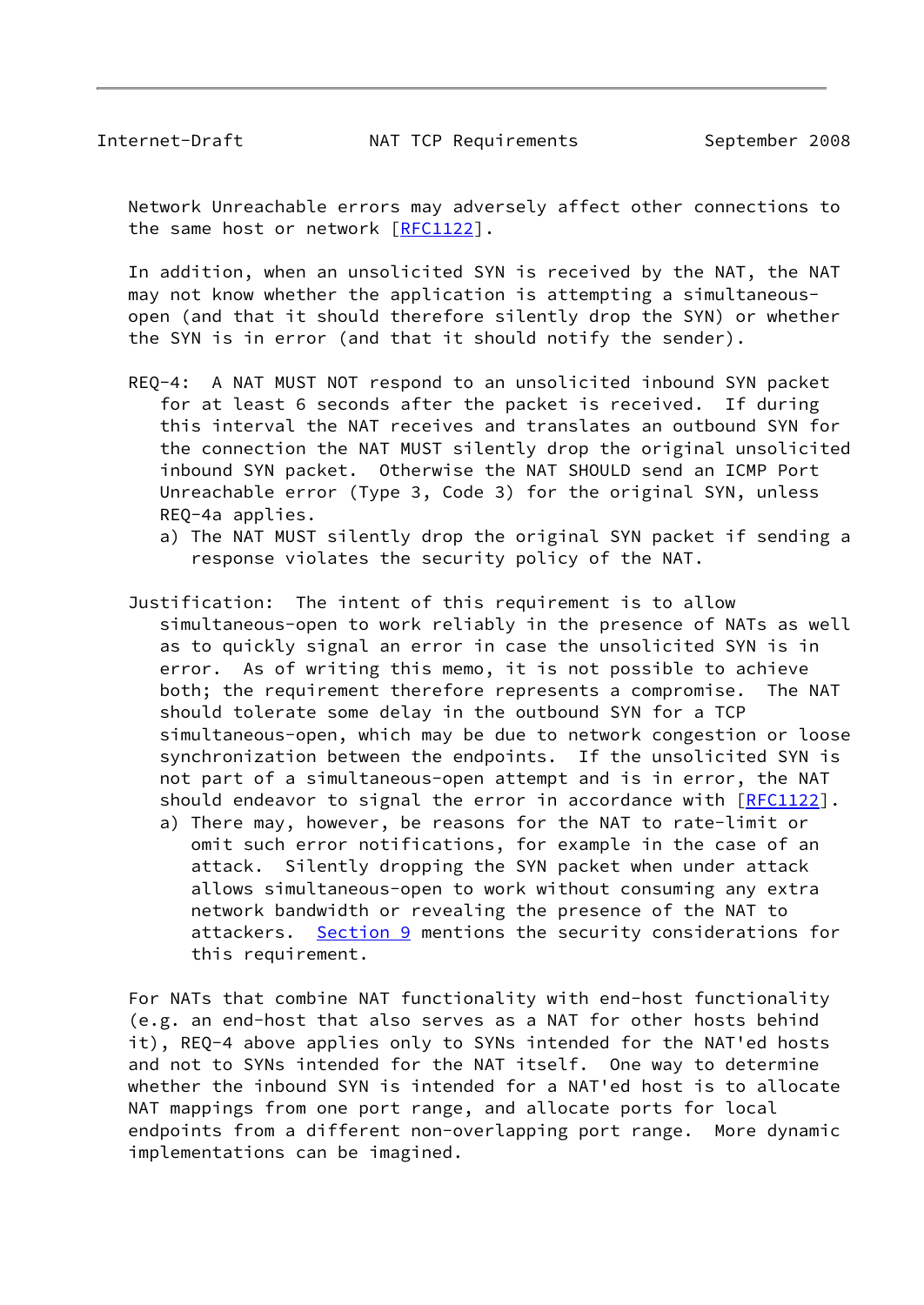<span id="page-10-1"></span>Internet-Draft MAT TCP Requirements September 2008

#### <span id="page-10-0"></span>[5](#page-10-0). NAT Session Refresh

 A NAT maintains state associated with in-progress and established connections. Because of this, a NAT is susceptible to a resource exhaustion attack whereby an attacker (or virus) on the internal side attempts to cause the NAT to create more state than it has resources for. To prevent such an attack, a NAT needs to abandon sessions in order to free the state resources.

 A common method that is applicable only to TCP is to preferentially abandon sessions for crashed endpoints, followed by closed TCP connections and partially-open connections. A NAT can check if an endpoint for a session has crashed by sending a TCP keep-alive packet and receiving a TCP RST packet in response. If the NAT cannot determine whether the endpoint is active, it should not abandon the session until the TCP connection has been idle for some time. Note that an established TCP connection can stay idle (but live) indefinitely; hence there is no fixed value for an idle-timeout that accommodates all applications. However, a large idle-timeout motivated by recommendations in [\[RFC1122](https://datatracker.ietf.org/doc/pdf/rfc1122)] can reduce the chances of abandoning a live session.

 A TCP connection passes through three phases: partially-open, established, and closing. During the partially-open phase, endpoints synchronize initial sequence numbers. The phase is initiated by the first SYN for the connection and extends until both endpoints have sent a packet with the ACK flag set (TCP states: SYN\_SENT and SYN\_RCVD). ACKs in both directions mark the beginning of the established phase where application data can be exchanged indefinitely (TCP states: ESTABLISHED, FIN\_WAIT\_1, FIN\_WAIT\_2, and CLOSE\_WAIT). The closing phase begins when both endpoint have terminated their half of the connection by sending a FIN packet. Once FIN packets are seen in both directions, application data can no longer be exchanged but the stacks still need to ensure that the FIN packets are received (TCP states: CLOSING and LAST\_ACK).

 TCP connections can stay in established phase indefinitely without exchanging any packets. Some end-hosts can be configured to send keep-alive packets on such idle connections; by default, such keep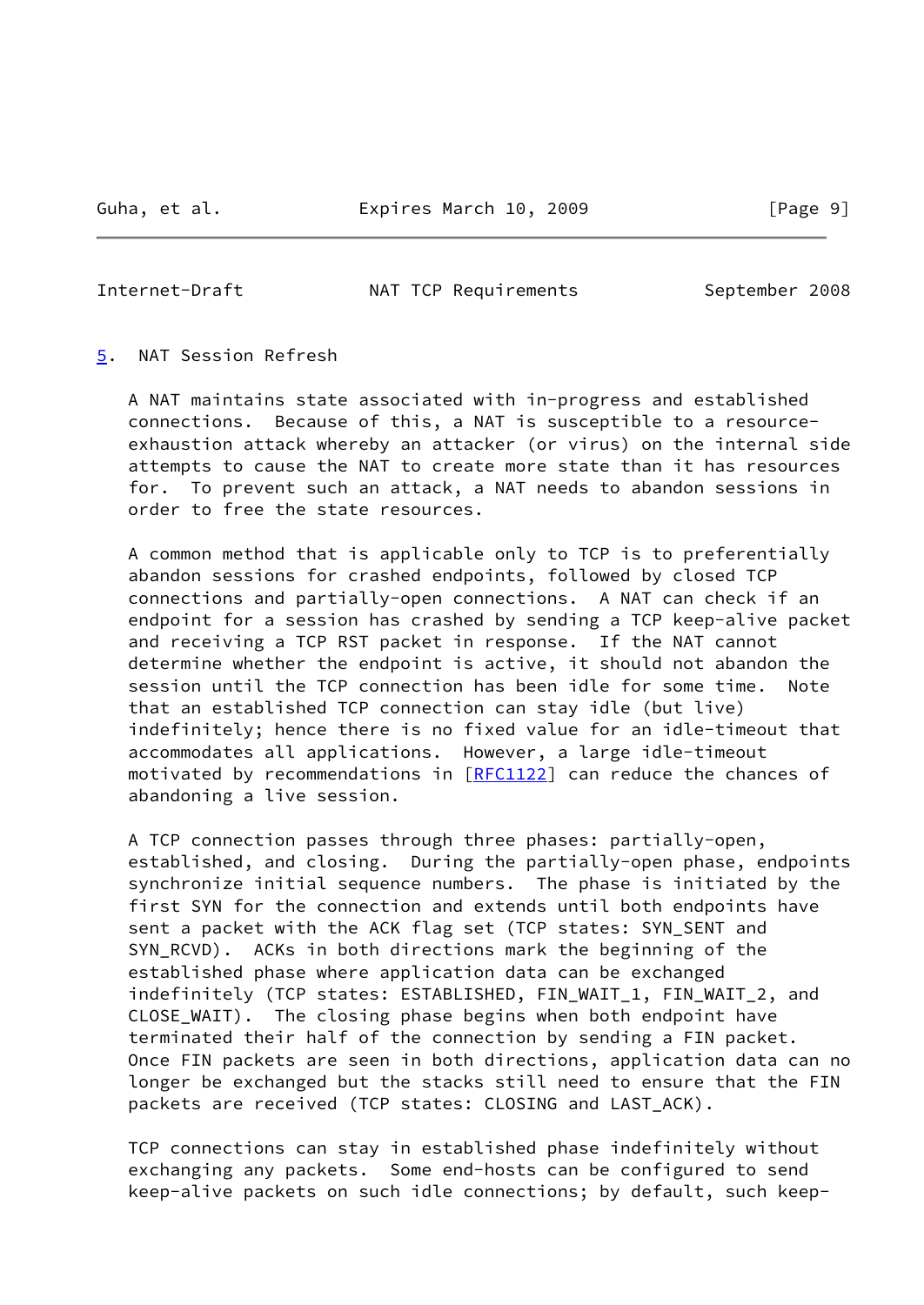alive packets are sent every 2 hours if enabled [\[RFC1122](https://datatracker.ietf.org/doc/pdf/rfc1122)]. Consequently, a NAT that waits for slightly over 2 hours can detect idle connections with keep-alive packets being sent at the default rate. TCP connections in the partially-open or closing phases, on the other hand, can stay idle for at most 4 minutes while waiting for in-flight packets to be delivered [[RFC1122](https://datatracker.ietf.org/doc/pdf/rfc1122)].

 The "established connection idle-timeout" for a NAT is defined as the minimum time a TCP connection in the established phase must remain

| Guha, et al. | Expires March 10, 2009 | [Page 10] |
|--------------|------------------------|-----------|
|              |                        |           |

Internet-Draft MAT TCP Requirements September 2008

 idle before the NAT considers the associated session a candidate for removal. The "transitory connection idle-timeout" for a NAT is defined as the minimum time a TCP connection in the partially-open or closing phases must remain idle before the NAT considers the associated session a candidate for removal. TCP connections in the TIME\_WAIT state are not affected by the "transitory connection idle timeout".

 REQ-5: If a NAT cannot determine whether the endpoints of a TCP connection are active, it MAY abandon the session if it has been idle for some time. In such cases, the value of the "established connection idle-timeout" MUST NOT be less than 2 hours 4 minutes. The value of the "transitory connection idle-timeout" MUST NOT be less than 4 minutes.

a) The value of the NAT idle-timeouts MAY be configurable.

 Justification: The intent of this requirement is to minimize the cases where a NAT abandons session state for a live connection. While some NATs may choose to abandon sessions reactively in response to new connection initiations (allowing idle connections to stay up indefinitely in the absence of new initiations), other NATs may choose to proactively reap idle sessions. In cases where the NAT cannot actively determine if the connection is alive, this requirement ensures that applications can send keep-alive packets at the default rate (every 2 hours) such that the NAT can passively determine that the connection is alive. The additional 4 minutes allows time for in-flight packets to cross the NAT.

 NAT behavior for handling RST packets, or connections in TIME\_WAIT state is left unspecified. A NAT MAY hold state for a connection in TIME\_WAIT state to accommodate retransmissions of the last ACK. However, since the TIME\_WAIT state is commonly encountered by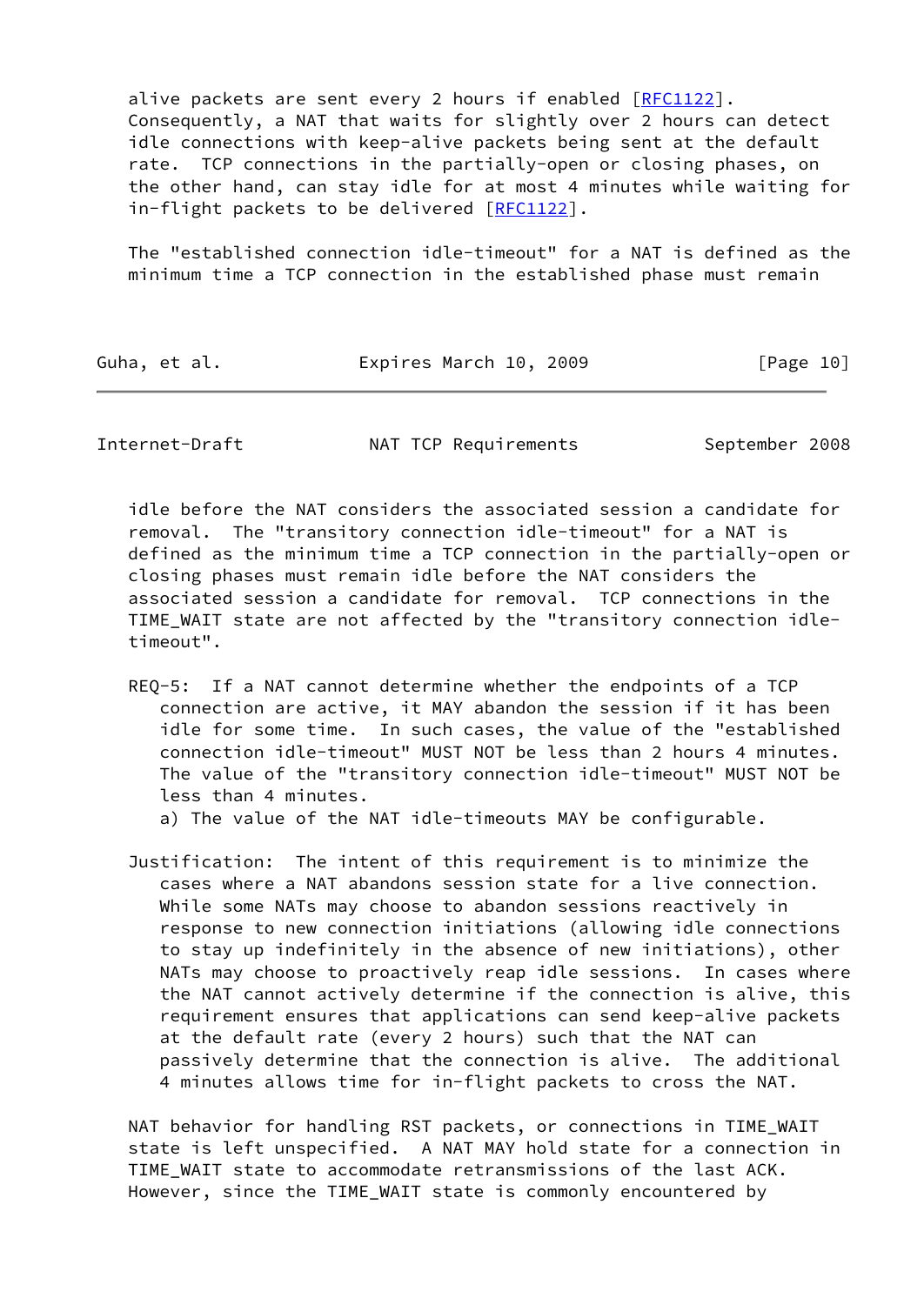internal endpoints properly closing the TCP connection, holding state for a closed connection may limit the throughput of connections through a NAT with limited resources. [\[RFC1337](https://datatracker.ietf.org/doc/pdf/rfc1337)] describes hazards associated with TIME\_WAIT assassination.

 The handling of non-SYN packets for connections for which there is no active mapping is left unspecified. Such packets may be received if the NAT silently abandons a live connection, or abandons a connection in TIME\_WAIT state before the 4 minute TIME\_WAIT period expires. The decision to either silently drop such packets or to respond with a TCP RST packet is left up to the implementation.

 NAT behavior for notifying endpoints when abandoning live connections is left unspecified. When a NAT abandons a live connection, for example due to a timeout expiring, the NAT MAY either send TCP RST packets to the endpoints or MAY silently abandon the connection.

| Guha, et al. | Expires March 10, 2009 |  | [Page 11] |
|--------------|------------------------|--|-----------|
|--------------|------------------------|--|-----------|

<span id="page-12-1"></span>Internet-Draft MAT TCP Requirements September 2008

 Sending a RST notification allows endpoint applications to recover more quickly, however, notifying the endpoints may not always be possible if, for example, session state it lost due to a power failure.

#### <span id="page-12-0"></span>[6](#page-12-0). Application Level Gateways

 Application Level Gateways (ALGs) in certain NATs modify IP addresses and TCP ports embedded inside application protocols. Such ALGs may interfere with UNSAF methods or protocols that try to be NAT-aware and must therefore be used with extreme caution.

- REQ-6: If a NAT includes ALGs that affect TCP, it is RECOMMENDED that all of those ALGs (except for FTP [[RFC0959](https://datatracker.ietf.org/doc/pdf/rfc0959)]) be disabled by default.
- Justification: The intent of this requirement is to prevents ALGs from interfering with UNSAF methods. The default state of a FTP ALG is left unspecified because of legacy concerns: as of writing this memo, a large fraction of legacy FTP clients do not enable passive (PASV) mode by default and require an ALG to traverse NATs.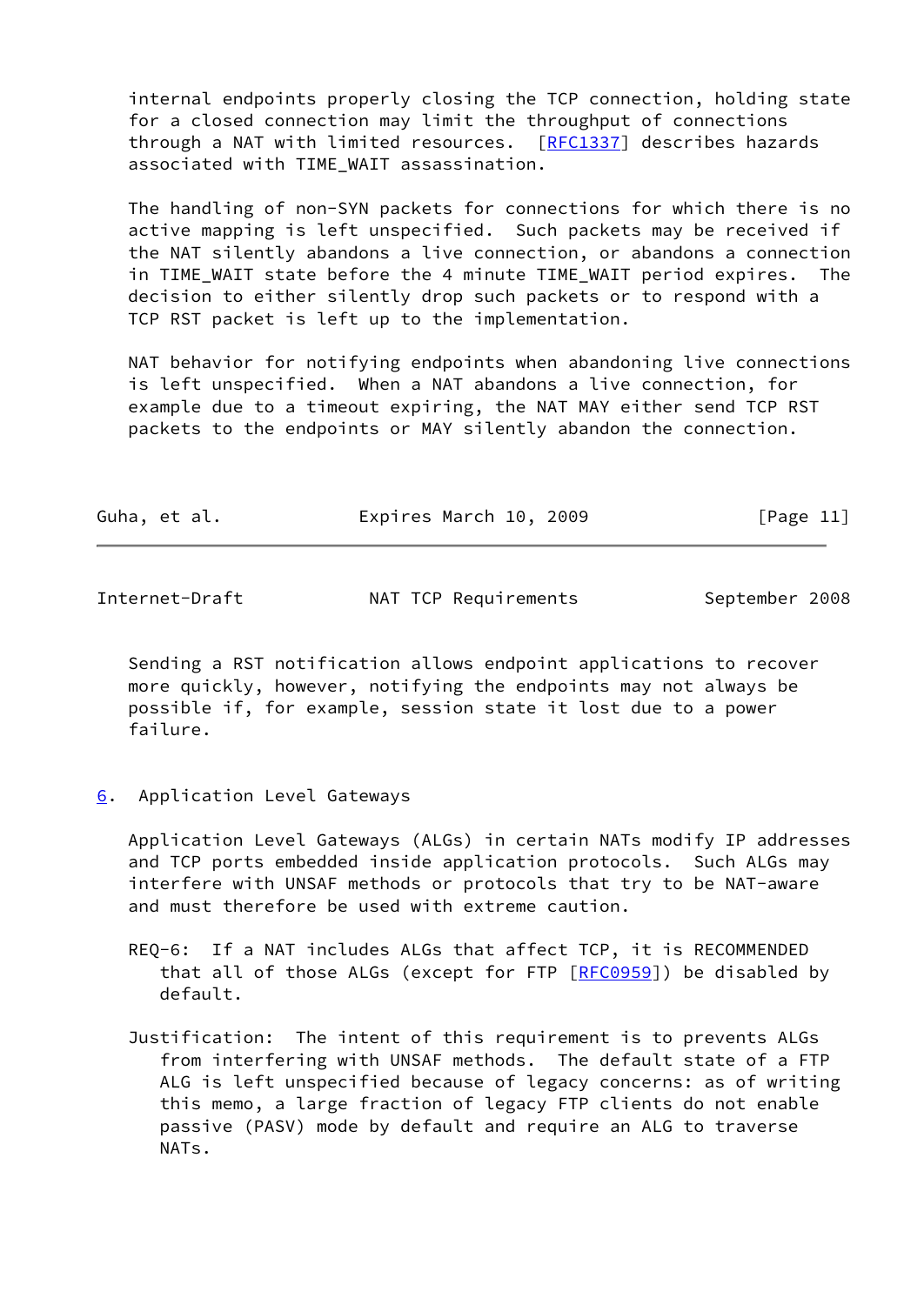## <span id="page-13-0"></span>[7](#page-13-0). Other Requirements Applicable to TCP

 A list of general and UDP specific NAT behavioral requirements are described in [\[BEHAVE-UDP\]](#page-16-1). A list of ICMP specific NAT behavioral requirements are described in [[BEHAVE-ICMP](#page-19-6)]. The requirements listed below reiterate the requirements from these two documents that directly affect TCP. The following requirements do not relax any requirements in [\[BEHAVE-UDP\]](#page-16-1) or [\[BEHAVE-ICMP](#page-19-6)].

## <span id="page-13-1"></span>[7.1](#page-13-1). Port Assignment

 NATs that allow different internal endpoints to simultaneously use the same mapping are defined in [\[BEHAVE-UDP\]](#page-16-1) to have a "Port assignment" behavior of "Port overloading". Such behavior is undesirable as it prevents two internal endpoints sharing the same mapping from establishing simultaneous connections to a common external endpoint.

 REQ-7 A NAT MUST NOT have a "Port assignment" behavior of "Port overloading" for TCP.

Guha, et al. Expires March 10, 2009 [Page 12]

<span id="page-13-3"></span>

Internet-Draft NAT TCP Requirements September 2008

 Justification: This requirement allows two applications on the internal side of the NAT to consistently communicate with the same destination.

 NAT behavior for preserving the source TCP port range for connections is left unspecified. Some applications expect the source TCP port to be in the well-known range (TCP ports from 0 to 1023). The "r" series of commands (rsh, rcp, rlogin, etc.) are an example. NATs that preserve the range from which the source port is picked allow such applications to function properly through the NAT, however, by doing so the NAT may compromise the security of the application in certain situations; applications that depend only on the IP address and source TCP port range for security (the "r" commands for example) cannot distinguish between an attacker and a legitimate user behind the same NAT.

<span id="page-13-2"></span>[7.2](#page-13-2). Hairpinning Behavior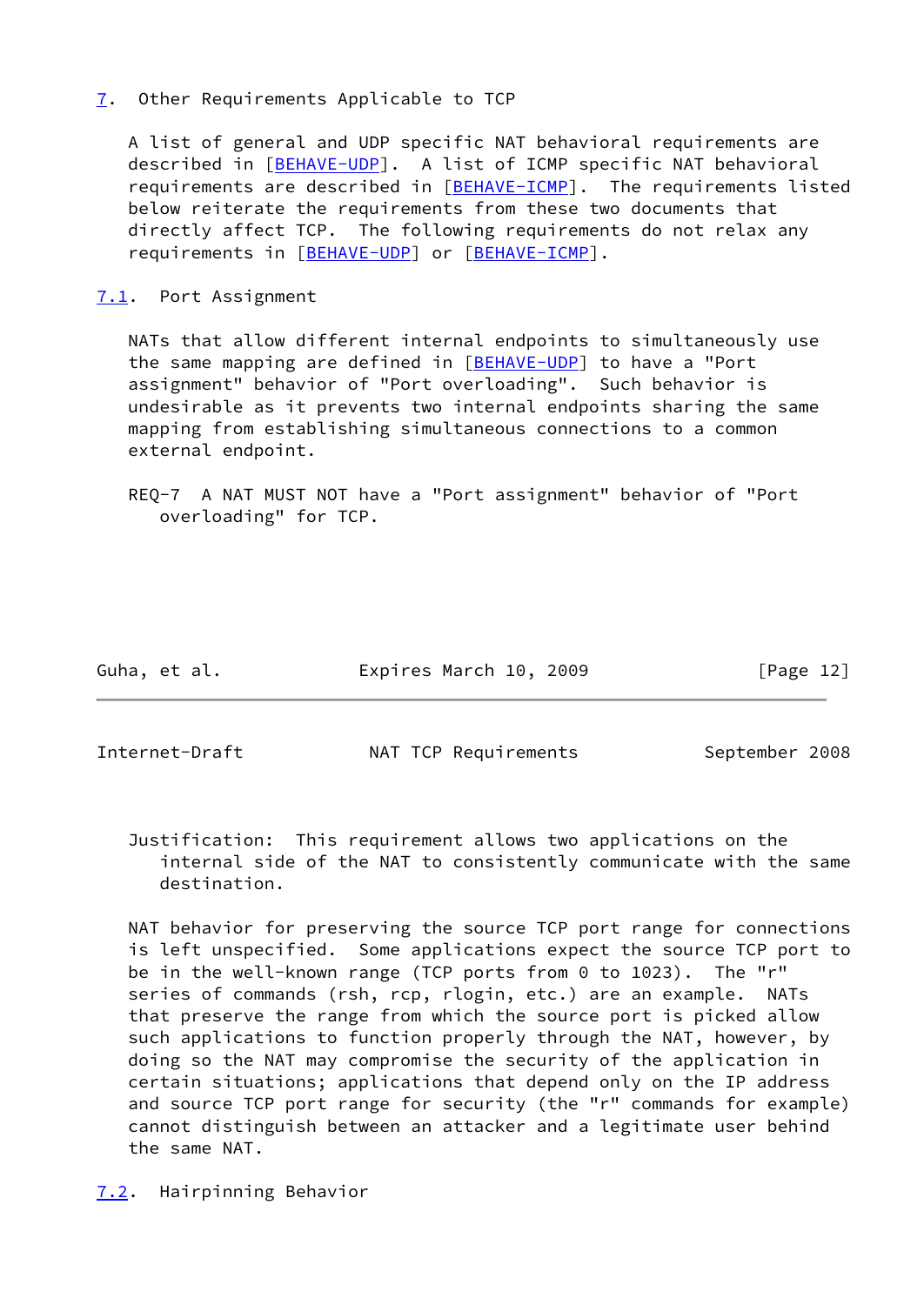NATs that forward packets originating from an internal address, destined for an external address that matches the active mapping for an internal address, back to that internal address are defined in [\[BEHAVE-UDP\]](#page-16-1) as supporting "hairpinning". If the NAT presents the hairpinned packet with an external source IP address and port (i.e. the mapped source address and port of the originating internal endpoint), then it is defined to have "External source IP address and port" for hairpinning. Hairpinning is necessary to allow two internal endpoints (known to each other only by their external mapped addresses) to communicate with each other. "External source IP address and port" behavior for hairpinning avoids confusing implementations that expect the external source address and port.

REQ-8: A NAT MUST support "Hairpinning" for TCP.

- a) A NAT's Hairpinning behavior MUST be of type "External source IP address and port".
- Justification: This requirement allows two applications behind the same NAT that are trying to communicate with each other using their external addresses.
	- a) Using the external source address and port for the hairpinned packet is necessary for applications that do not expect to receive a packet from a different address than the external address they are trying to communicate with.
- <span id="page-14-0"></span>[7.3](#page-14-0). ICMP Responses to TCP Packets

 Several TCP mechanisms depend on the reception of ICMP error messages triggered by the transmission of TCP segments. One such mechanism is

| Guha, et al. | Expires March 10, 2009 | [Page 13] |
|--------------|------------------------|-----------|
|              |                        |           |

<span id="page-14-1"></span>Internet-Draft MAT TCP Requirements September 2008

path MTU discovery [[RFC1191\]](https://datatracker.ietf.org/doc/pdf/rfc1191), which is required for the correct operation of TCP. The current path MTU discovery mechanism requires the sender of TCP segments to be notified of ICMP "Datagram Too Big" responses.

- REQ-9: If a NAT translates TCP, it SHOULD translate ICMP Destination Unreachable (Type 3) messages.
- Justification: Translating ICMP Destination Unreachable messages, particularly the "Fragmentation Needed and Don't Fragment was Set" (Type 3, Code 4) message avoids communication failures ("black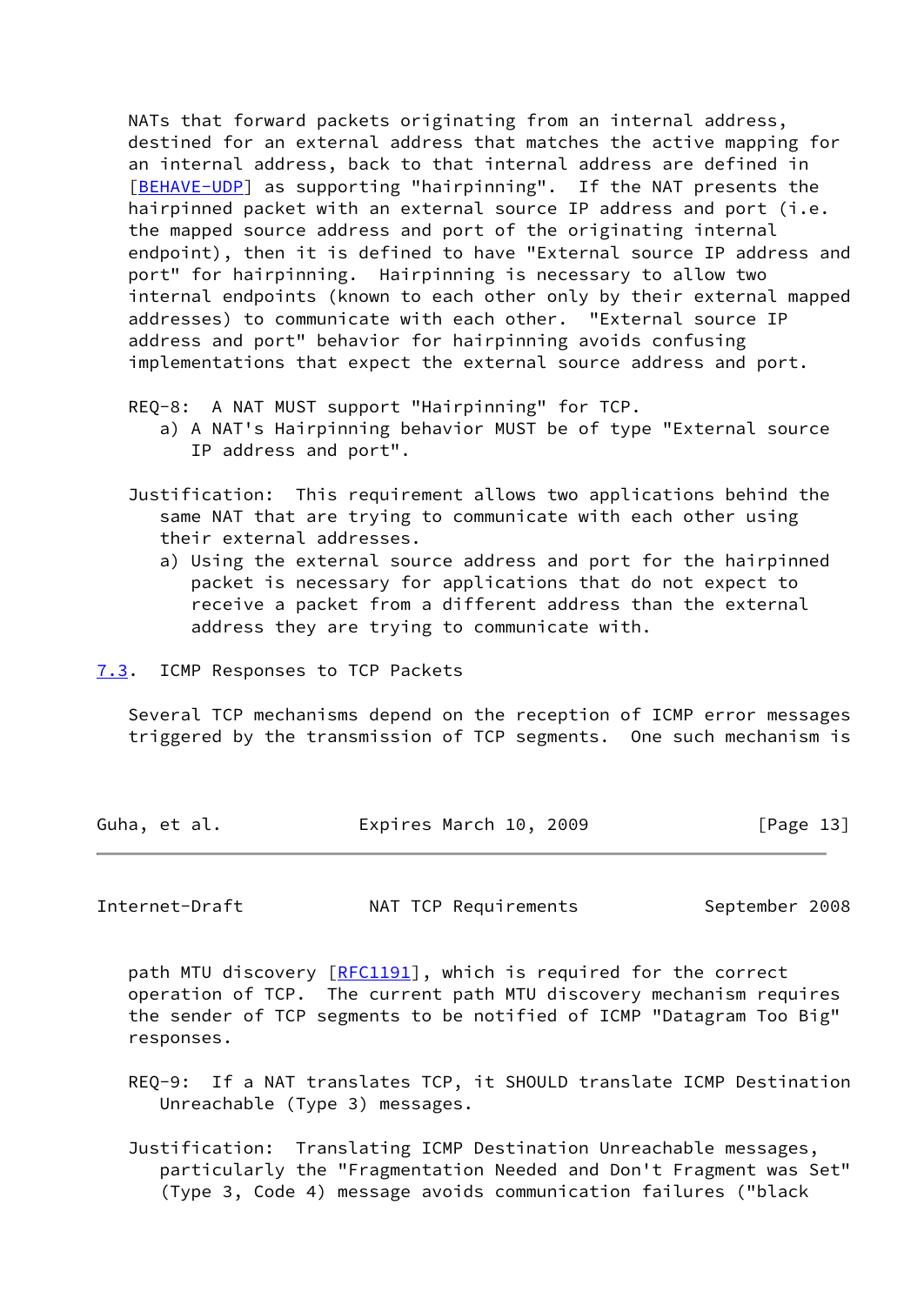holes" [[RFC2923](https://datatracker.ietf.org/doc/pdf/rfc2923)]). Furthermore, TCP's connection establishment and maintenance mechanisms also behave much more efficiently when ICMP Destination Unreachable messages arrive in response to outgoing TCP segments.

- REQ-10: Receipt of any sort of ICMP message MUST NOT terminate the NAT mapping or TCP connection for which the ICMP was generated.
- Justification: This is necessary for reliably performing TCP simultaneous-open where a remote NAT may temporarily signal an ICMP error.
- <span id="page-15-0"></span>[8](#page-15-0). Requirements

 A NAT that supports all of the mandatory requirements of this specification (i.e., the "MUST") and is compliant with [\[BEHAVE-UDP](#page-16-1)], is "compliant with this specification". A NAT that supports all of the requirements of this specification (i.e., included the "RECOMMENDED") and is fully compliant with [[BEHAVE-UDP\]](#page-16-1) is "fully compliant with all the mandatory and recommended requirements of this specification".

 REQ-1: A NAT MUST have an "Endpoint Independent Mapping" behavior for TCP.

- REQ-2: A NAT MUST support all valid sequences of TCP packets (defined in [\[RFC0793](https://datatracker.ietf.org/doc/pdf/rfc0793)]) for connections initiated both internally as well as externally when the connection is permitted by the NAT. In particular:
	- a) In addition to handling the TCP 3-way handshake mode of connection initiation, A NAT MUST handle the TCP simultaneous open mode of connection initiation.
- REQ-3: If application transparency is most important, it is RECOMMENDED that a NAT have an "Endpoint independent filtering" behavior for TCP. If a more stringent filtering behavior is most important, it is RECOMMENDED that a NAT have an "Address dependent filtering" behavior.

| Guha, et al. | Expires March 10, 2009 | [Page 14] |
|--------------|------------------------|-----------|
|--------------|------------------------|-----------|

<span id="page-15-1"></span>

Internet-Draft NAT TCP Requirements September 2008

- a) The filtering behavior MAY be an option configurable by the administrator of the NAT.
- b) The filtering behavior for TCP MAY be independent of the filtering behavior for UDP.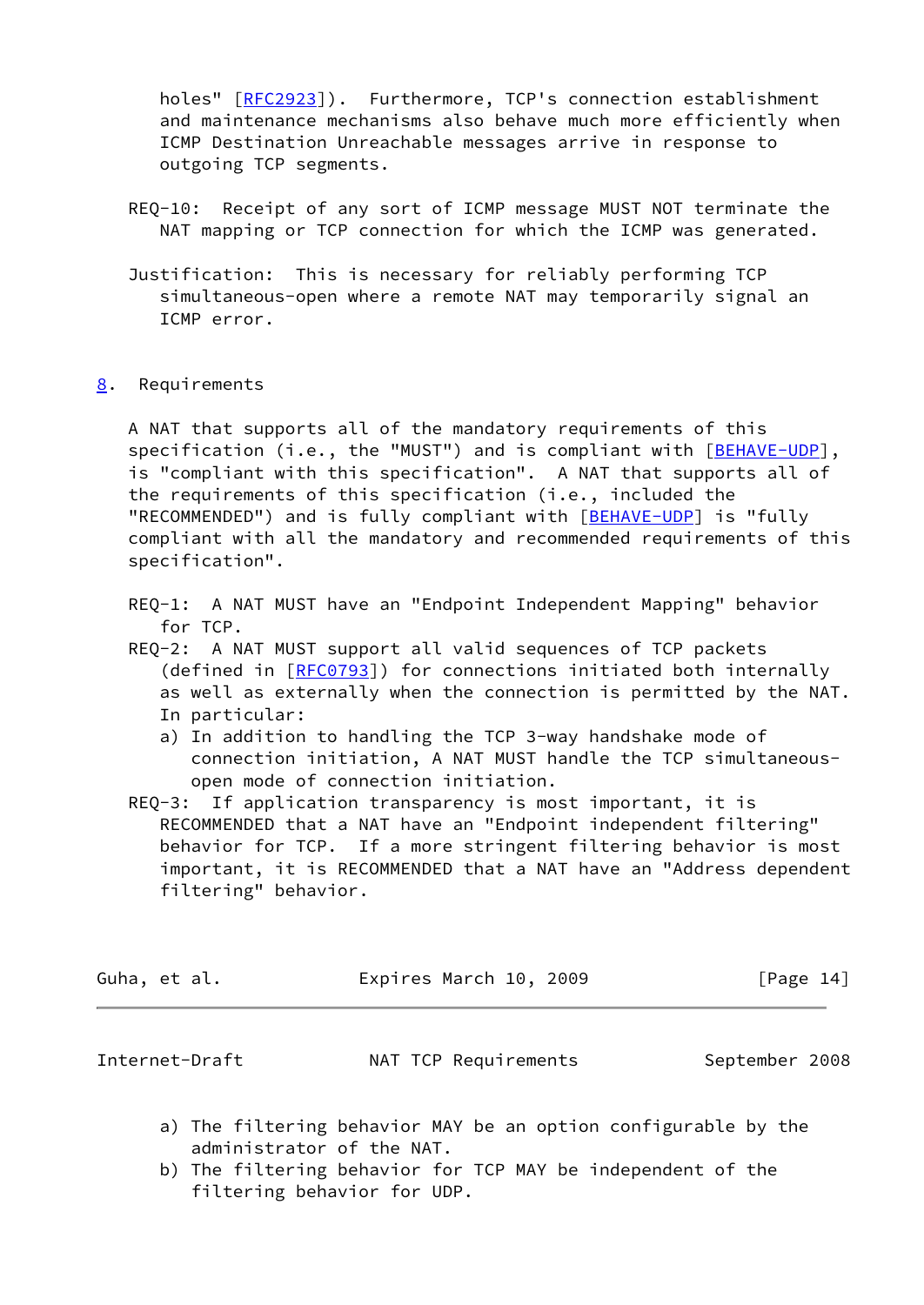REQ-4: A NAT MUST NOT respond to an unsolicited inbound SYN packet for at least 6 seconds after the packet is received. If during this interval the NAT receives and translates an outbound SYN for the connection the NAT MUST silently drop the original unsolicited inbound SYN packet. Otherwise the NAT SHOULD send an ICMP Port Unreachable error (Type 3, Code 3) for the original SYN, unless REQ-4a applies.

 a) The NAT MUST silently drop the original SYN packet if sending a response violates the security policy of the NAT.

 REQ-5: If a NAT cannot determine whether the endpoints of a TCP connection are active, it MAY abandon the session if it has been idle for some time. In such cases, the value of the "established connection idle-timeout" MUST NOT be less than 2 hours 4 minutes. The value of the "transitory connection idle-timeout" MUST NOT be less than 4 minutes.

a) The value of the NAT idle-timeouts MAY be configurable.

 REQ-6: If a NAT includes ALGs that affect TCP, it is RECOMMENDED that all of those ALGs (except for FTP [[RFC0959](https://datatracker.ietf.org/doc/pdf/rfc0959)]) be disabled by default.

The following requirements reiterate requirements from [\[BEHAVE-UDP](#page-16-1)] or [[BEHAVE-ICMP\]](#page-19-6) that directly affect TCP. This document does not relax any requirements in [[BEHAVE-UDP\]](#page-16-1) or [[BEHAVE-ICMP](#page-19-6)].

- REQ-7 A NAT MUST NOT have a "Port assignment" behavior of "Port overloading" for TCP.
- REQ-8: A NAT MUST support "Hairpinning" for TCP.
	- a) A NAT's Hairpinning behavior MUST be of type "External source IP address and port".
- REQ-9: If a NAT translates TCP, it SHOULD translate ICMP Destination Unreachable (Type 3) messages.

 REQ-10: Receipt of any sort of ICMP message MUST NOT terminate the NAT mapping or TCP connection for which the ICMP was generated.

#### <span id="page-16-0"></span>[9](#page-16-0). Security considerations

<span id="page-16-1"></span> [BEHAVE-UDP] discusses security considerations for NATs that handle IP and unicast UDP traffic. Security concerns specific to handling TCP packets are discussed in this section.

Guha, et al. **Expires March 10, 2009** [Page 15]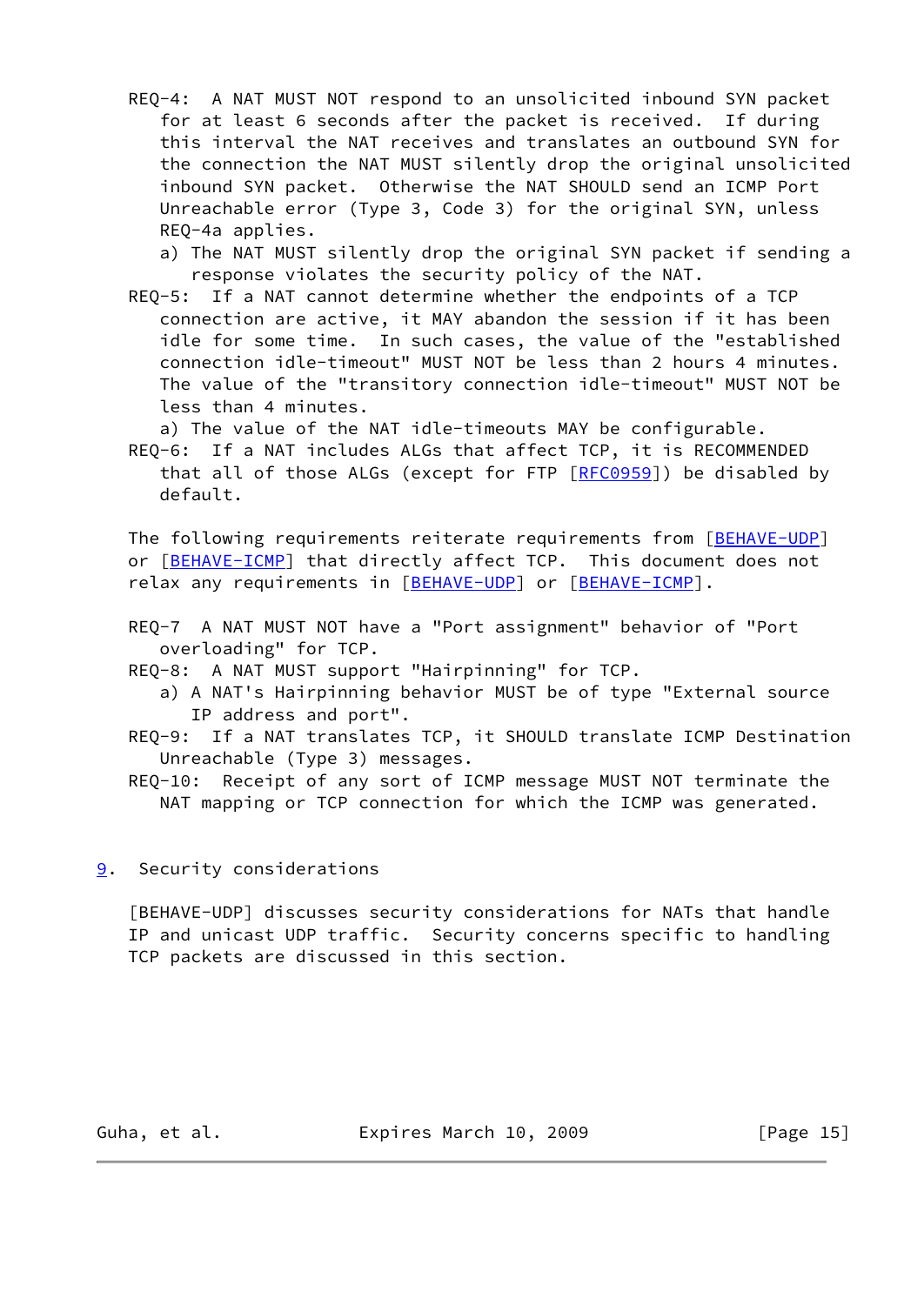- Security considerations for REQ-1: This requirement does not introduce any TCP-specific security concerns.
- Security considerations for REQ-2: This requirement does not introduce any TCP-specific security concerns. Simultaneous-open and other transitions in the TCP state machine are by-design and necessary for TCP to work correctly in all scenarios. Further, this requirement only affects connections already in progress as authorized by the NAT in accordance with its policy.
- Security considerations for REQ-3: The security provided by the NAT is governed by its filtering behavior as addressed in [[BEHAVE-UDP\]](#page-16-1). Connection dependent filtering behavior is most secure from a firewall perspective, but severely restricts connection initiations through a NAT. Endpoint independent filtering behavior, which is most transparent to applications, requires an attacker to guess the IP address and port of an active mapping in order to get his packet to an internal host. Address dependent filtering, on the other hand, is less transparent than endpoint independent filtering but more transparent than connection dependent filtering; it is more secure than endpoint independent filtering as it requires an attacker to additionally guess the address of the external endpoint for a NAT session associated with the mapping and be able to receive packets addressed to the same. While this protects against most attackers on the Internet, it does not necessarily protect against attacks that originate from behind a remote NAT with a single IP address that is also translating a legitimate connection to the victim.
- Security considerations for REQ-4: This document recommends a NAT to respond to unsolicited inbound SYN packets with an ICMP error delayed by a few seconds. Doing so may reveal the presence of a NAT to an external attacker. Silently dropping the SYN makes it harder to diagnose network problems and forces applications to wait for the TCP stack to finish several retransmissions before reporting an error. An implementer must therefore understand and carefully weigh the effects of not sending an ICMP error or rate limiting such ICMP errors to a very small number.
- Security considerations for REQ-5: This document recommends that a NAT that passively monitors TCP state keep idle sessions alive for at least 2 hours 4 minutes or 4 minutes depending on the state of the connection. If a NAT is under attack, it may attempt to actively determine the liveliness of a TCP connection or let the NAT administrator configure more conservative timeouts.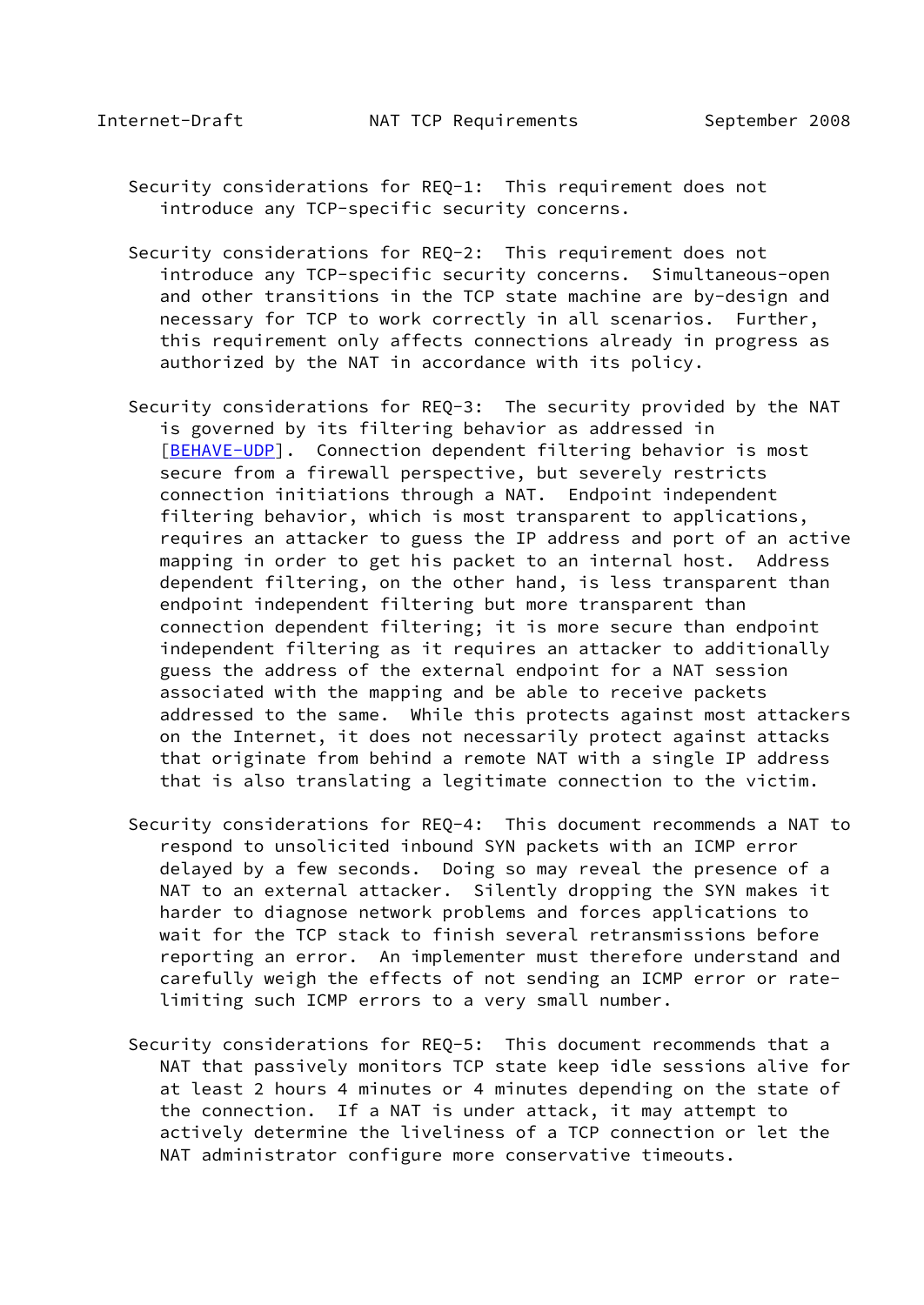<span id="page-18-1"></span>Internet-Draft MAT TCP Requirements September 2008

- Security considerations for REQ-6: This requirement does not introduce any TCP-specific security concerns.
- Security considerations for REQ-7: This requirement does not introduce any TCP-specific security concerns.
- Security considerations for REQ-8: This requirement does not introduce any TCP-specific security concerns.
- Security considerations for REQ-9: This requirement does not introduce any TCP-specific security concerns.
- Security considerations for REQ-10: This requirement does not introduce any TCP-specific security concerns.
- NAT implementations that modify TCP sequence numbers (e.g., for privacy reasons or for ALG support) must ensure that TCP packets with SACK notifications [[RFC2018\]](https://datatracker.ietf.org/doc/pdf/rfc2018) are properly handled.
- NAT implementations that modify local state based on TCP flags in packets must ensure that out-of-window TCP packets are properly handled. [[RFC4953](https://datatracker.ietf.org/doc/pdf/rfc4953)] summarizes and discusses a variety of solutions designed to prevent attackers from affecting TCP connections.
- <span id="page-18-0"></span>[10.](#page-18-0) IANA considerations

This document does not change or create any IANA-registered values.

#### <span id="page-18-2"></span>[11.](#page-18-2) Acknowledgments

 Joe Touch contributed the mechanism for handling unsolicited inbound SYNs. Thanks to Mark Allman, Francois Audet, Lars Eggert, Paul Francis, Fernando Gont, Sam Hartman, Paul Hoffman, Dave Hudson, Cullen Jennings, Philip Matthews, Tom Petch, Magnus Westerlund, and Dan Wing for their many contributions, comments and suggestions.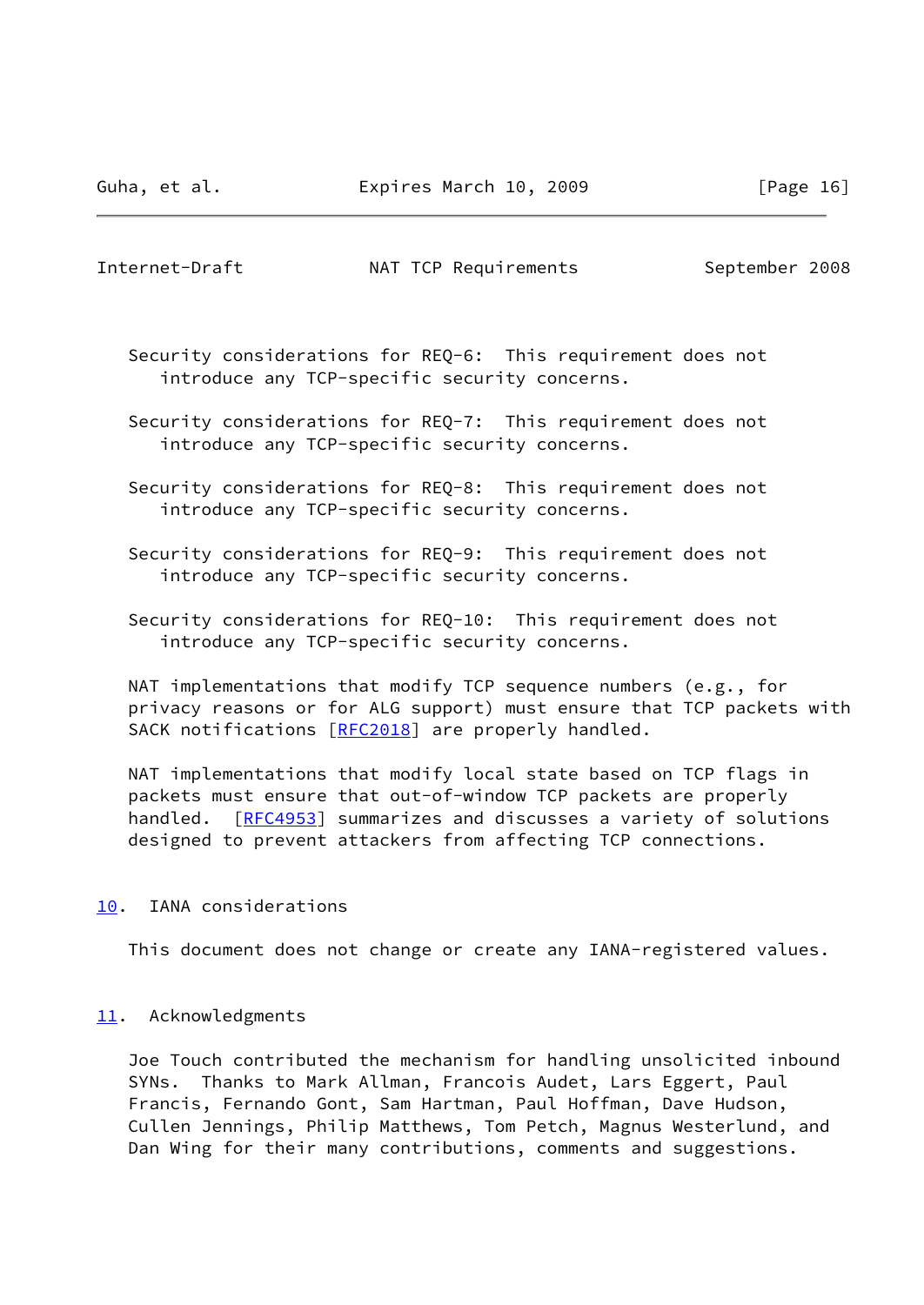# <span id="page-19-0"></span>[12.](#page-19-0) References

<span id="page-19-1"></span>[12.1](#page-19-1). Normative References

# [BEHAVE-UDP]

 Audet, F. and C. Jennings, "Network Address Translation (NAT) Behavioral Requirements for Unicast UDP", [BCP 127](https://datatracker.ietf.org/doc/pdf/bcp127), [RFC 4787,](https://datatracker.ietf.org/doc/pdf/rfc4787) January 2007.

<span id="page-19-6"></span><span id="page-19-5"></span><span id="page-19-4"></span><span id="page-19-3"></span><span id="page-19-2"></span>

| Guha, et al.                     | Expires March 10, 2009                                                                                                                                                                                           | [Page $17$ ]   |
|----------------------------------|------------------------------------------------------------------------------------------------------------------------------------------------------------------------------------------------------------------|----------------|
| Internet-Draft                   | NAT TCP Requirements                                                                                                                                                                                             | September 2008 |
|                                  | [RFC0793] Postel, J., "Transmission Control Protocol", STD 7,<br>RFC 793, September 1981.                                                                                                                        |                |
|                                  | [RFC0959] Postel, J. and J. Reynolds, "File Transfer Protocol",<br>STD 9, <u>RFC 959</u> , October 1985.                                                                                                         |                |
| $\lceil \mathsf{RFC1122} \rceil$ | Braden, R., "Requirements for Internet Hosts -<br>Communication Layers", STD 3, RFC 1122, October 1989.                                                                                                          |                |
| [RFC1191]                        | Mogul, J. and S. Deering, "Path MTU discovery", RFC 1191,<br>November 1990.                                                                                                                                      |                |
|                                  | [RFC2119] Bradner, S., "Key words for use in RFCs to Indicate<br>Requirement Levels", BCP 14, RFC 2119, March 1997.                                                                                              |                |
|                                  | 12.2. Informational References                                                                                                                                                                                   |                |
| [BEHAVE-ICMP]                    | Srisuresh, P., Ford, B., Sivakumar, S., and S. Guha, "NAT<br>Behavioral Requirements for ICMP protocol",<br>draft-ietf-behave-nat-icmp (work in progress).                                                       |                |
| [NATBLASTER]                     | Biggadike, A., Ferullo, D., Wilson, G., and A. Perrig,<br>"NATBLASTER: Establishing TCP connections between hosts<br>behind NATs", Proceedings of the ACM SIGCOMM Asia<br>Workshop (Beijing, China), April 2005. |                |
| $[$ P2PNAT]                      | Ford, B., Srisuresh, P., and D. Kegel, "Peer-to-peer<br>communication across network address translators",<br>Proceedings of the USENIX Annual Technical<br>Conference (Anaheim, CA), April 2005.                |                |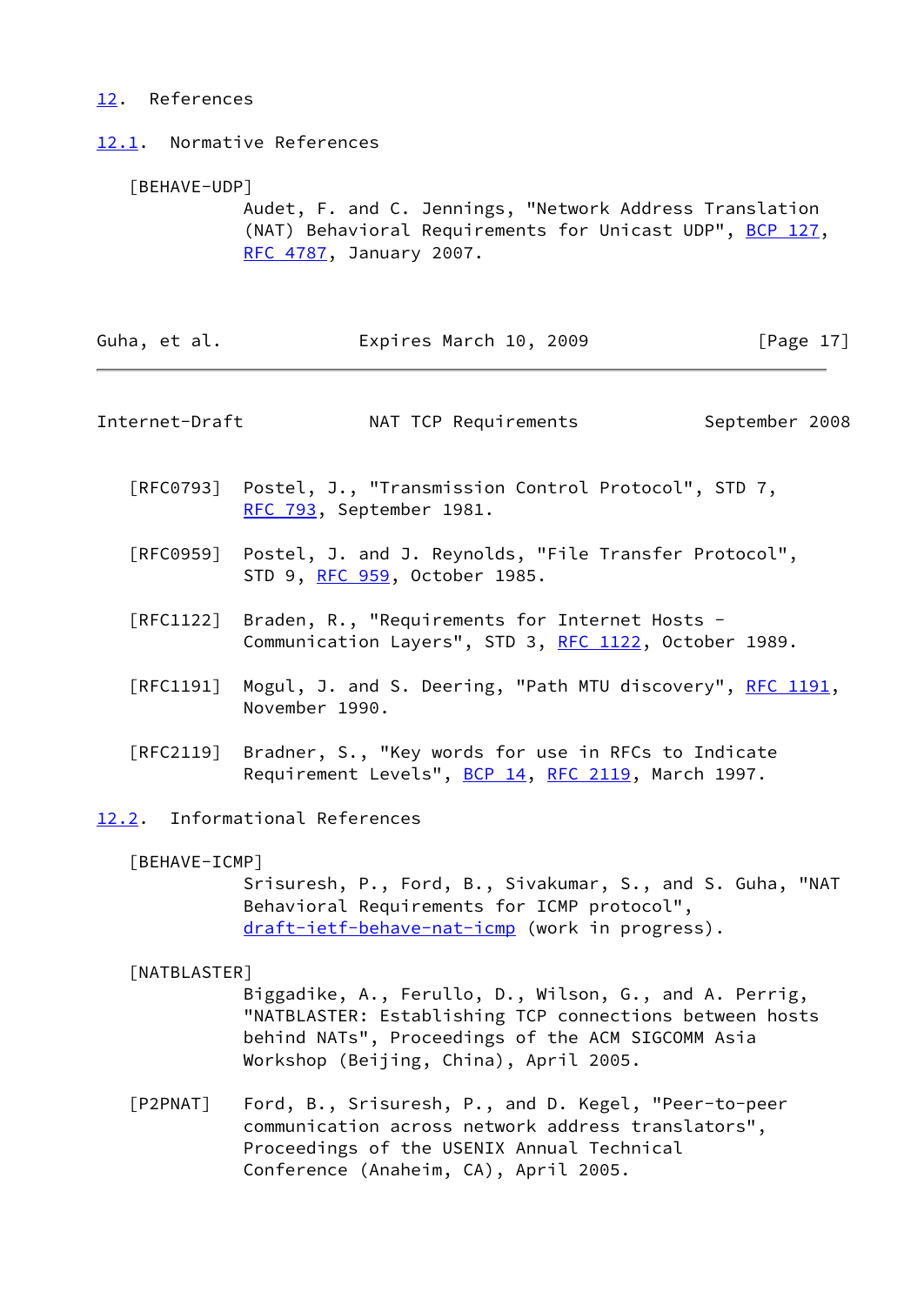- [RFC1337] Braden, B., "TIME-WAIT Assassination Hazards in TCP", [RFC 1337,](https://datatracker.ietf.org/doc/pdf/rfc1337) May 1992.
- [RFC1644] Braden, B., "T/TCP -- TCP Extensions for Transactions Functional Specification", [RFC 1644](https://datatracker.ietf.org/doc/pdf/rfc1644), July 1994.
- [RFC2018] Mathis, M., Mahdavi, J., Floyd, S., and A. Romanow, "TCP Selective Acknowledgment Options", [RFC 2018](https://datatracker.ietf.org/doc/pdf/rfc2018), October 1996.
- [RFC2663] Srisuresh, P. and M. Holdrege, "IP Network Address Translator (NAT) Terminology and Considerations", [RFC 2663,](https://datatracker.ietf.org/doc/pdf/rfc2663) August 1999.
- [RFC2923] Lahey, K., "TCP Problems with Path MTU Discovery", [RFC 2923,](https://datatracker.ietf.org/doc/pdf/rfc2923) September 2000.

| Guha, et al. | Expires March 10, 2009 | [Page 18] |
|--------------|------------------------|-----------|
|--------------|------------------------|-----------|

<span id="page-20-0"></span>Internet-Draft MAT TCP Requirements September 2008

- [RFC3022] Srisuresh, P. and K. Egevang, "Traditional IP Network Address Translator (Traditional NAT)", [RFC 3022](https://datatracker.ietf.org/doc/pdf/rfc3022), January 2001.
- [RFC4614] Duke, M., Braden, R., Eddy, W., and E. Blanton, "A Roadmap for Transmission Control Protocol (TCP) Specification Documents", [RFC 4614,](https://datatracker.ietf.org/doc/pdf/rfc4614) September 2006.
- [RFC4953] Touch, J., "Defending TCP Against Spoofing Attacks", [RFC 4953,](https://datatracker.ietf.org/doc/pdf/rfc4953) July 2007.
- <span id="page-20-1"></span> [STUNT] Guha, S. and P. Francis, "NUTSS: A SIP based approach to UDP and TCP connectivity", Proceedings of the ACM SIGCOMM Workshop on Future Directions in Network Architecture (Portland, OR), August 2004.
- <span id="page-20-2"></span> [TCPTRAV] Guha, S. and P. Francis, "Characterization and Measurement of TCP Traversal through NATs and Firewalls", Proceedings of the Internet Measurement Conference (Berkeley, CA), October 2005.

Authors' Addresses

 Saikat Guha (editor) Cornell University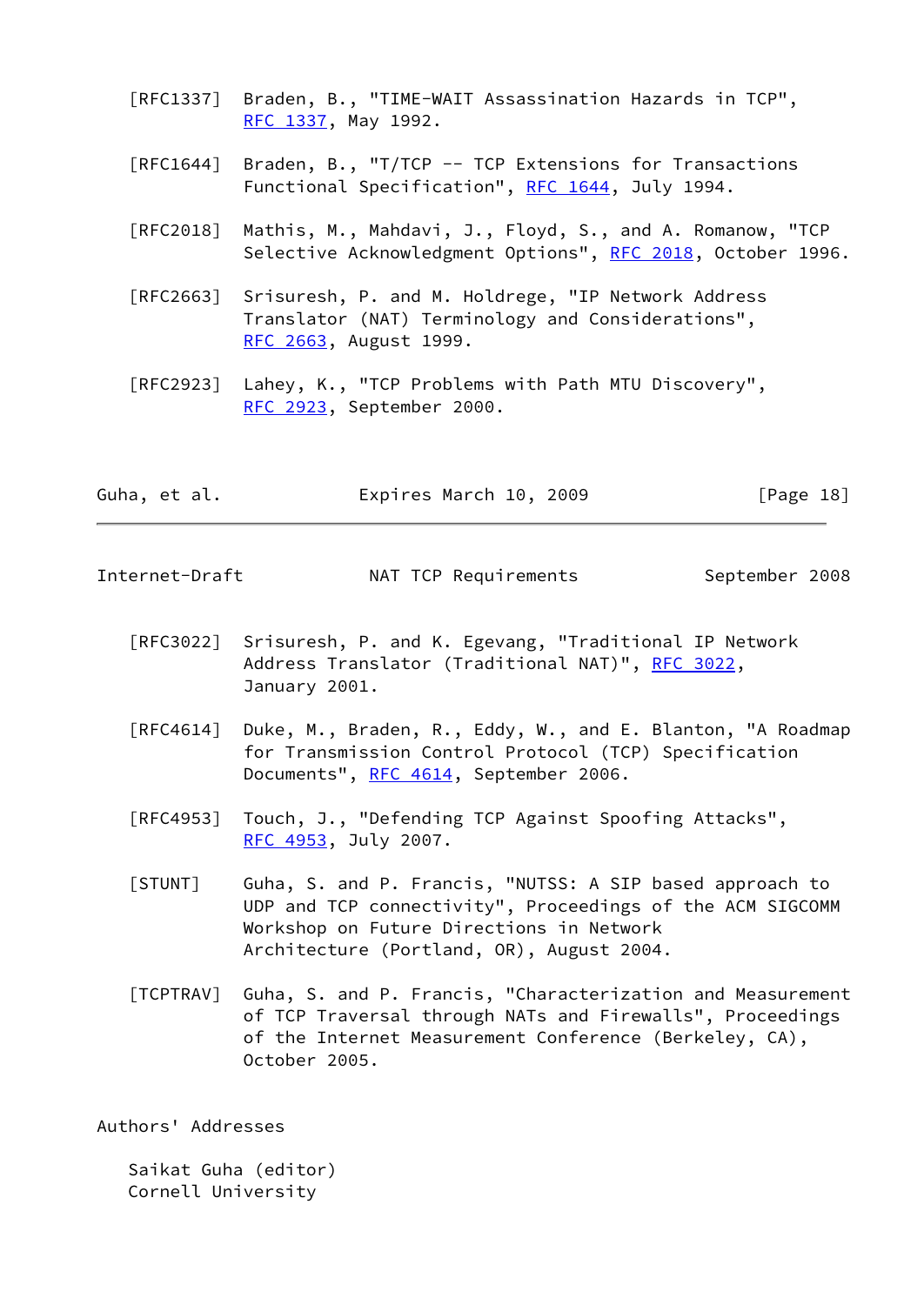331 Upson Hall Ithaca, NY 14853 US Phone: +1 607 255 1008 Email: saikat@cs.cornell.edu Kaushik Biswas Cisco Systems, Inc. 170 West Tasman Dr. San Jose, CA 95134 US Phone: +1 408 525 5134 Email: kbiswas@cisco.com

Guha, et al. **Expires March 10, 2009** [Page 19]

Internet-Draft MAT TCP Requirements September 2008

 Bryan Ford M.I.T. Laboratory for Computer Science 77 Massachusetts Ave. Cambridge, MA 02139 US

 Phone: +1 617 253 5261 Email: baford@mit.edu

 Senthil Sivakumar Cisco Systems, Inc. 7100-8 Kit Creek Road PO Box 14987 Research Triangle Park, NC 27709-4987 US

Phone: +1 919 392 5158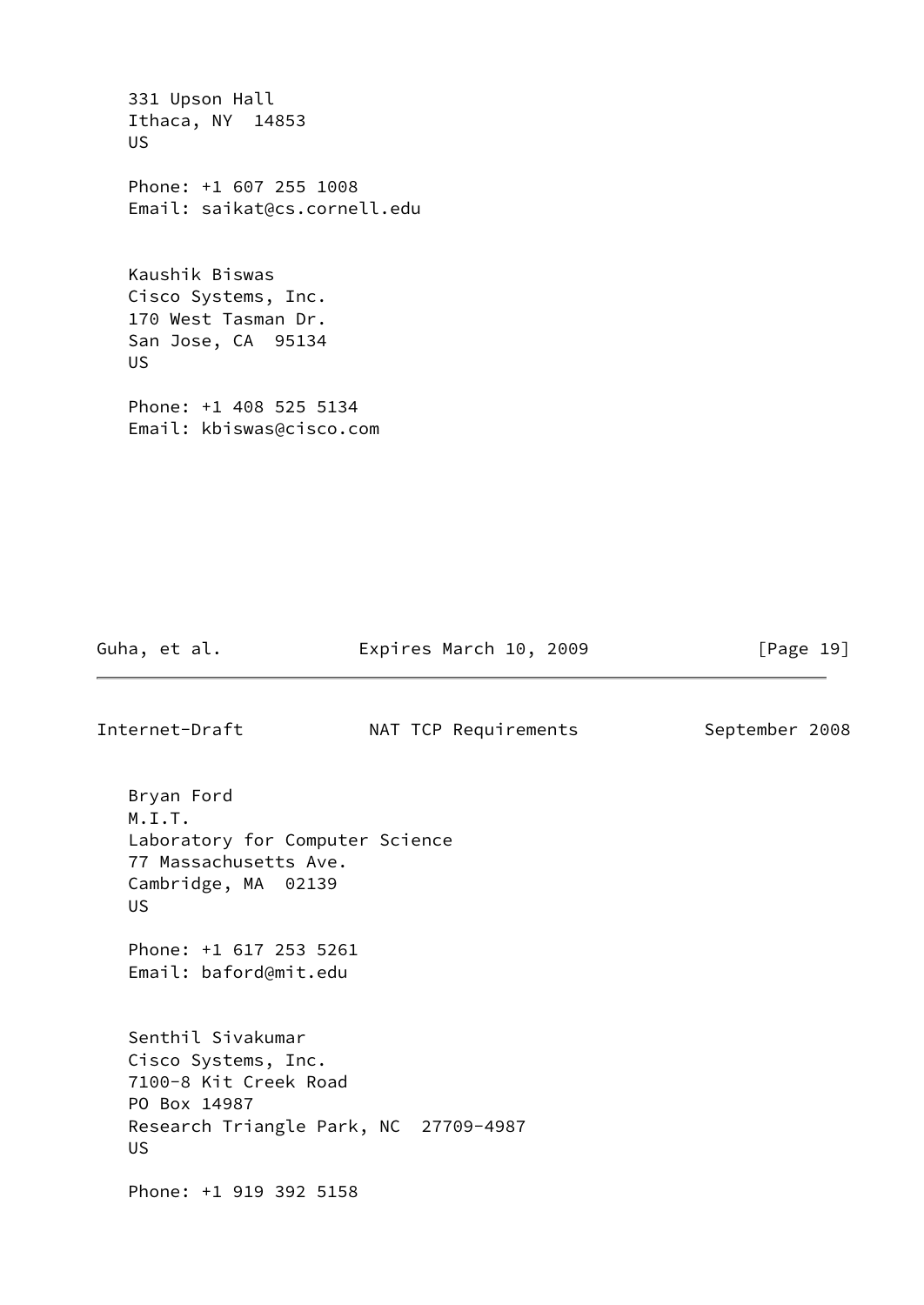Email: ssenthil@cisco.com

 Pyda Srisuresh Consultant 20072 Pacifica Dr. Cupertino, CA 95014 US

 Phone: +1 408 836 4773 Email: srisuresh@yahoo.com

Guha, et al. **Expires March 10, 2009** [Page 20]

<span id="page-22-0"></span>Internet-Draft MAT TCP Requirements September 2008

Full Copyright Statement

Copyright (C) The IETF Trust (2008).

 This document is subject to the rights, licenses and restrictions contained in  $\underline{BCP}$  78, and except as set forth therein, the authors retain all their rights.

 This document and the information contained herein are provided on an "AS IS" basis and THE CONTRIBUTOR, THE ORGANIZATION HE/SHE REPRESENTS OR IS SPONSORED BY (IF ANY), THE INTERNET SOCIETY, THE IETF TRUST AND THE INTERNET ENGINEERING TASK FORCE DISCLAIM ALL WARRANTIES, EXPRESS